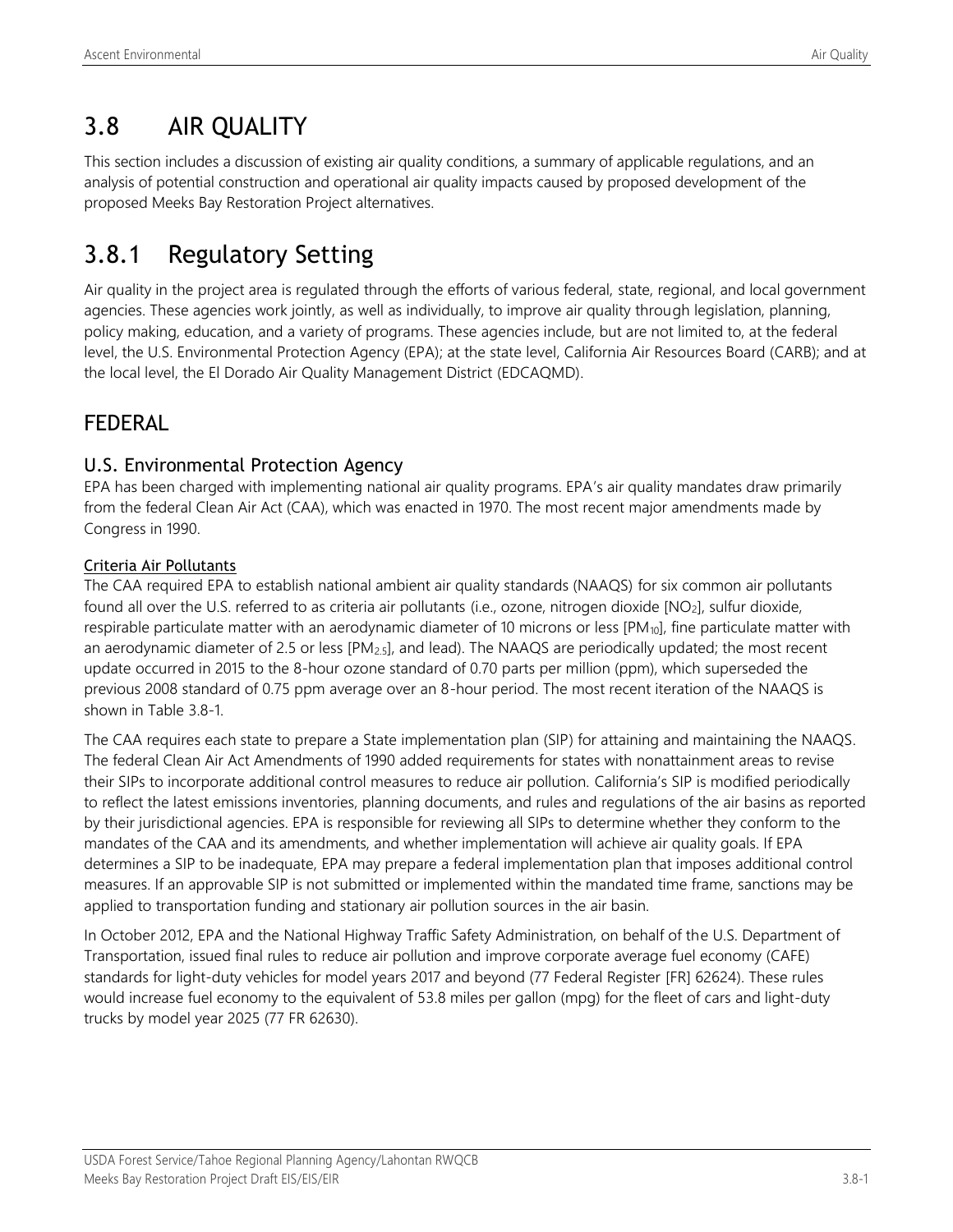| Pollutant                                            | Averaging Time             | <b>TRPA Thresholds</b>                                                                                                                                                                                                                                                      | California (CAAQS) <sup>a,b</sup>          | National (NAAQS) <sup>c</sup><br>Primaryb,d | National (NAAQS) <sup>c</sup><br>Secondaryb,e |
|------------------------------------------------------|----------------------------|-----------------------------------------------------------------------------------------------------------------------------------------------------------------------------------------------------------------------------------------------------------------------------|--------------------------------------------|---------------------------------------------|-----------------------------------------------|
| Ozone                                                | 1-hour                     | 0.08 ppm                                                                                                                                                                                                                                                                    | 0.09 ppm (180 $\mu$ g/m <sup>3</sup> )     |                                             | Same as primary standard                      |
|                                                      | 8-hour                     |                                                                                                                                                                                                                                                                             | 0.070 ppm (137 $\mu$ g/m <sup>3</sup> )    | 0.070 ppm (137 $\mu$ g/m <sup>3</sup> )     |                                               |
| Carbon monoxide<br>(CO)                              | 1-hour                     |                                                                                                                                                                                                                                                                             | 20 ppm (23 mg/m <sup>3</sup> )             | 35 ppm (40 mg/m <sup>3</sup> )              | Same as primary standard                      |
|                                                      | 8-hour                     | 6 ppm                                                                                                                                                                                                                                                                       | 9 ppm <sup>f</sup> (10 mg/m <sup>3</sup> ) | 9 ppm (10 mg/m <sup>3</sup> )               |                                               |
| Nitrogen dioxide<br>(NO <sub>2</sub> )               | Annual arithmetic<br>mean  |                                                                                                                                                                                                                                                                             | 0.030 ppm $(57 \mu g/m^3)$                 | 53 ppb (100 $\mu$ g/m <sup>3</sup> )        | Same as primary standard                      |
|                                                      | 1-hour                     |                                                                                                                                                                                                                                                                             | 0.18 ppm (339 $\mu$ g/m <sup>3</sup> )     | 100 ppb (188 $\mu$ g/m <sup>3</sup> )       |                                               |
| Sulfur dioxide (SO <sub>2</sub> )                    | 24-hour                    |                                                                                                                                                                                                                                                                             | 0.04 ppm (105 $\mu$ g/m <sup>3</sup> )     |                                             |                                               |
|                                                      | 3-hour                     |                                                                                                                                                                                                                                                                             |                                            |                                             | 0.5 ppm (1300 $\mu$ g/m <sup>3</sup> )        |
|                                                      | 1-hour                     |                                                                                                                                                                                                                                                                             | 0.25 ppm (655 µg/m <sup>3</sup> )          | 75 ppb (196 µg/m <sup>3</sup> )             |                                               |
| Respirable particulate<br>matter (PM <sub>10</sub> ) | Annual arithmetic<br>mean  | 20 $\mu$ g/m <sup>3</sup> in CA,<br>50 $\mu$ g/m <sup>3</sup> in NV                                                                                                                                                                                                         | $20 \mu g/m^3$                             |                                             | Same as primary standard                      |
|                                                      | 24-hour                    | 50 $\mu$ g/m <sup>3</sup> in CA,<br>150 $\mu$ g/m <sup>3</sup> in NV                                                                                                                                                                                                        | 50 $\mu$ g/m <sup>3</sup>                  | 150 $\mu$ g/m <sup>3</sup>                  |                                               |
| Fine particulate<br>matter (PM <sub>2.5</sub> )      | Annual arithmetic<br>mean  | 12 $\mu$ g/m <sup>3</sup> in CA,<br>15 $\mu$ g/m <sup>3</sup> in NV                                                                                                                                                                                                         | 12 $\mu$ g/m <sup>3</sup>                  | 12.0 $\mu$ g/m <sup>3</sup>                 | 15.0 $\mu$ g/m <sup>3</sup>                   |
|                                                      | 24-hour                    | 35 $\mu$ g/m <sup>3</sup>                                                                                                                                                                                                                                                   |                                            | 35 $\mu$ g/m <sup>3</sup>                   | Same as primary standard                      |
| Lead <sup>f</sup>                                    | Calendar quarter           |                                                                                                                                                                                                                                                                             |                                            | 1.5 $\mu$ g/m <sup>3</sup>                  | Same as primary standard                      |
|                                                      | 30-Day average             |                                                                                                                                                                                                                                                                             | 1.5 $\mu$ g/m <sup>3</sup>                 |                                             |                                               |
|                                                      | Rolling 3-Month<br>Average |                                                                                                                                                                                                                                                                             |                                            | $0.15 \mu g/m^3$                            | Same as primary standard                      |
| Hydrogen sulfide                                     | 1-hour                     |                                                                                                                                                                                                                                                                             | 0.03 ppm (42 $\mu$ g/m <sup>3</sup> )      |                                             |                                               |
| Sulfates                                             | 24-hour                    |                                                                                                                                                                                                                                                                             | $25 \mu g/m^3$                             |                                             |                                               |
| Vinyl chloride <sup>f</sup>                          | 24-hour                    |                                                                                                                                                                                                                                                                             | 0.01 ppm (26 $\mu$ g/m <sup>3</sup> )      |                                             |                                               |
| Visibility-reducing<br>particulate matter            | 8-hour                     | Regional: Extinction<br>coefficient of 25 Mm-1<br>(157 km, 97 miles)<br>50 percent of the year,<br>34 Mm-1 (115 km,<br>71 miles) 90 percent of<br>the year. Subregional:<br>50 Mm-1 (48 miles)<br>50 percent of the year,<br>125 Mm-1 (19 miles)<br>90 percent of the year. | Extinction of<br>0.23 per km               | No<br>national<br>standards                 |                                               |

#### **Table 3.8-1 National, TRPA, and California Ambient Air Quality Standards**

Notes:  $\mu g/m^3$  = micrograms per cubic meter; km = kilometers; ppb = parts per billion; ppm = parts per million

California standards for ozone, carbon monoxide, SO<sub>2</sub> (1- and 24-hour), NO<sub>2</sub>, particulate matter, and visibility-reducing particles are values that are not to be exceeded. All others are not to be equaled or exceeded. California ambient air quality standards are listed in the Table of Standards in Section 70200 of Title 17 of the California Code of Regulations.

 $<sup>b</sup>$  Concentration expressed first in units in which it was promulgated. Equivalent units given in parentheses are based on a reference temperature</sup> of 25 degrees Celsius (°C) and a reference pressure of 760 torr. Most measurements of air quality are to be corrected to a reference temperature of 25°C and a reference pressure of 760 torr; ppm in this table refers to ppm by volume, or micromoles of pollutant per mole of gas.

<sup>c</sup> National standards (other than ozone, particulate matter, and those based on annual averages or annual arithmetic means) are not to be exceeded more than once a year. The ozone standard is attained when the fourth highest 8-hour concentration in a year, averaged over three years, is equal to or less than the standard. The PM<sub>10</sub> 24-hour standard is attained when the expected number of days per calendar year with a 24-hour average concentration above 150 µg/m<sup>3</sup> is equal to or less than one. The PM<sub>2.5</sub> 24-hour standard is attained when 98 percent of the daily concentrations, averaged over three years, are equal to or less than the standard. Contact the U.S. Environmental Protection Agency for further clarification and current federal policies.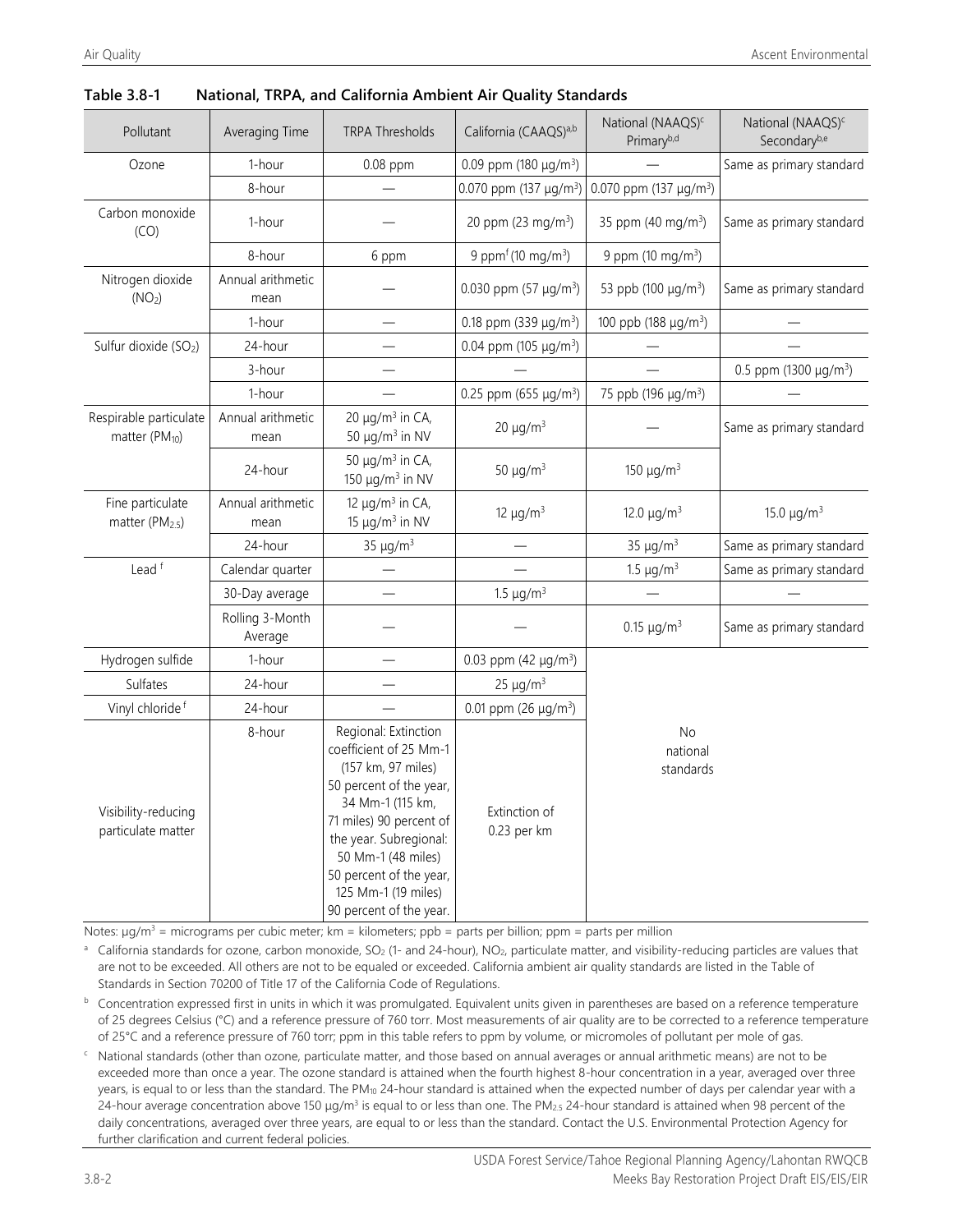- <sup>d</sup> National primary standards: The levels of air quality necessary, with an adequate margin of safety to protect the public health.
- e National secondary standards: The levels of air quality necessary to protect the public welfare from any known or anticipated adverse effects of a pollutant.
- <sup>f</sup> The California Air Resources Board has identified lead and vinyl chloride as toxic air contaminants with no threshold of exposure for adverse health effects determined. These actions allow for the implementation of control measures at levels below the ambient concentrations specified for these pollutants.

Source: CARB 2016.

On April 2, 2018, however, the EPA administrator announced a final determination that the current standards should be revised. On that date, the U.S. Department of Transportation and EPA proposed the Safer Affordable Fuel-Efficient Vehicles Rule (SAFE Rule), which would amend existing CAFE standards for passenger cars and light-duty trucks by increasing the stringency of the standards by 1.5 percent per year from models 2021 through 2026. With a change in federal administrations in early 2021, the SAFE Rule is now being reconsidered. On April 26, 2021, as directed in Executive Order 13990, "Protecting Public Health and the Environment and Restoring Science to Tackle the Climate Crisis," EPA announced plans to reconsider Part One of the SAFE Rule. At the time of preparing this Draft EIR, EPA is seeking public input on its reconsideration of the action. Public comments to the Notice of Reconsideration closed on June 6, 2021 and a public hearing was held on June 2, 2021 (EPA 2021a). Nevertheless, at the time this Draft EIR was prepared, the SAFE Rule Part One is in place and it is unclear whether the SAFE Rule Part One will be revoked by EPA.

SAFE Rule Part Two was finalized on March 31, 2020 and went into effect on June 29, 2020. Part Two of the SAFE Rule sets the CAFE standards to increase in stringency by 1.5 percent per year above Model Year (MYs) 2020 levels for MYs 2021–2026. These standards are lower than the previous CAFE standards, which required that MYs 2021–2026 increase in stringency by 5 percent per year.

The CAA grants California the ability to enact and enforce more strict fuel economy standards through the acquisition of an EPA-issued waiver. Each time California adopts a new vehicle emission standard, the state applies to EPA for a preemption waiver for those standards. However, Part One of the SAFE Rule, which became effective on November 26, 2019, revokes California's existing waiver to implement its own vehicle emission standard and also established a standard to be adopted and enforced nationwide (84 FR 51310). At the time of preparing this Draft EIR, the implications of the SAFE Rule on California's future emissions are contingent upon a variety of unknown factors, including legal challenges by California and other states to the revocation of California's waiver, direction provided by federal leadership, and future cabinet and administration appointments. However, the impact analysis included in this chapter assumes that the SAFE Rule would continue to be implemented, and uses emissions factors developed by CARB that account for the potential for a less fuel-efficient future vehicle fleet as a result of the SAFE Rule (CARB 2020a).

#### Hazardous Air Pollutants and Toxic Air Contaminants

Toxic air contaminants (TACs), or in federal parlance, hazardous air pollutants (HAPs), are a defined set of airborne pollutants that may pose a present or potential hazard to human health. A TAC is defined as an air pollutant that may cause or contribute to an increase in mortality or in serious illness, or that may pose a hazard to human health. TACs are usually present in minute quantities in the ambient air; however, their high toxicity or health risk may pose a threat to public health even at low concentrations.

A wide range of sources, from industrial plants to motor vehicles, emit TACs. The health effects associated with TACs are quite diverse and generally are assessed locally, rather than regionally. TACs can cause long-term health effects such as cancer, birth defects, neurological damage, asthma, bronchitis, or genetic damage; or short-term acute affects such as eye watering, respiratory irritation (a cough), running nose, throat pain, and headaches.

For evaluation purposes, TACs are separated into carcinogens and non-carcinogens based on the nature of the physiological effects associated with exposure to the pollutant. Carcinogens are assumed to have no safe threshold below which health impacts would not occur. This contrasts with criteria air pollutants for which acceptable levels of exposure can be determined and for which the NAAQS and California ambient air quality standards (CAAQS) have been established (Table 3.8-1). Cancer risk from TACs is expressed as excess cancer cases per one million exposed individuals, typically over a lifetime of exposure.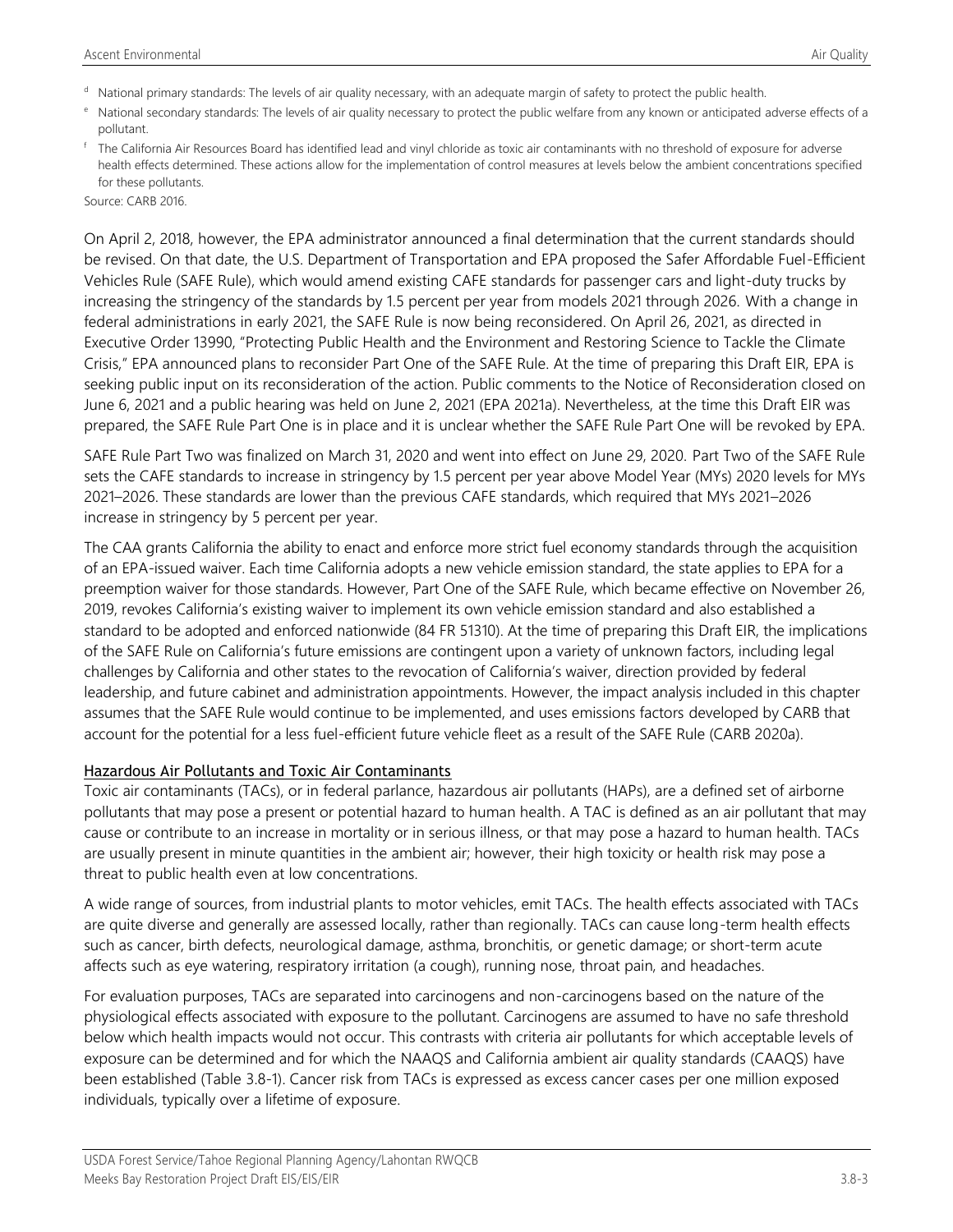## TAHOE REGIONAL PLANNING AGENCY

## **Thresholds**

TRPA has adopted environmental threshold carrying capacities (environmental thresholds) related to air quality and other resources for the Tahoe region. Every 4 years, TRPA evaluates the environmental thresholds to determine whether each threshold standard is being achieved and/or maintained, makes specific recommendations to address problem areas, and directs general planning efforts for the next 4-year period.

TRPA threshold standards address CO, ozone, regional and subregional visibility, respirable (PM<sub>10</sub>) and fine (PM<sub>2.5</sub>) particulate matter, and nitrate deposition. Numerical standards have been established for each of these parameters, and management standards have been developed that are intended to assist in attaining the threshold standards. Environmental thresholds for air quality are listed below. As of the 2019 Threshold Evaluation, air quality-related threshold standards are in attainment (Lake Tahoe Info 2022).

In addition, the TRPA compact between California and Nevada states that the Regional Plan shall provide for attaining and maintaining federal, state, or local air quality standards, whichever are strictest, in the respective portions of the Tahoe region for which the standards are applicable.

### Carbon Monoxide

Numerical Standard:

Maintain CO concentrations at or below 6 ppm averaged over 8 hours.

Management Standard:

Reduce traffic volumes on the U.S. 50 Corridor by 7 percent during the winter from the 1981 base year between 4:00 p.m. and 12:00 midnight, provided that those traffic volumes shall be amended as necessary to meet the respective state standards.

### Ozone

Numerical Standards:

- Maintain ozone concentration below 0.08 ppm averaged over 1 hour.
- Maintain oxides of nitrogen ( $NO<sub>x</sub>$ ) emissions at or below the 1981 level.

### Regional Visibility and Subregional Visibility

Numerical Standards:

- Achieve an extinction coefficient of 25 inverse mega meters (Mm<sup>-1</sup>) at least 50 percent of the time as calculated from aerosol species concentrations measured at the Bliss State Park monitoring site (visual range of 97 miles). Calculations will be made during 3-year running periods using the existing monitoring data as the performance standards to be met or exceeded 156 kilometers (97 miles) at least 50 percent of the year as measured by aerosol concentrations measured at the Bliss State Park monitoring site.
- Achieve an extinction coefficient of 34 Mm<sup>-1</sup> at least 90 percent of the time as calculated from aerosol species concentrations measured at the Bliss State Park monitoring site (visual range of 71 miles).
- Achieve an extinction coefficient of 34 Mm<sup>-1</sup> at least 50 percent of the time as calculated from aerosol species concentrations measured at the South Lake Tahoe monitoring site (visual range of 48 miles).
- Achieve an extinction coefficient of 125 Mm<sup>-1</sup> at least 90 percent of the time as calculated from aerosol species concentrations measured at the South Lake Tahoe monitoring site (visual range of 19 miles).

#### Subregional Visibility

Numerical Standards:

Achieve 78 kilometers (48 miles) at least 50 percent of the year as measured by particulate concentrations measured at the South Lake Tahoe monitoring site.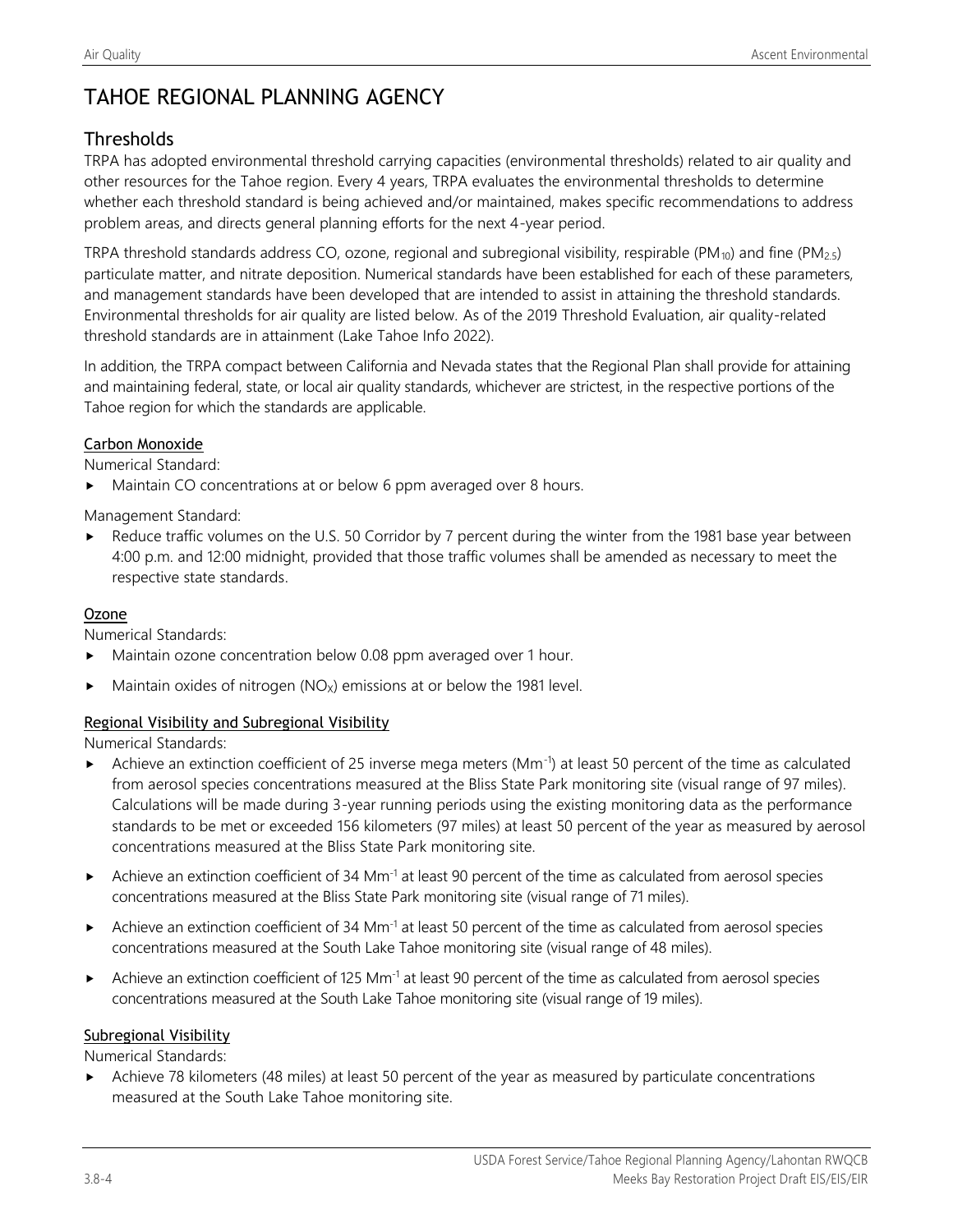Achieve 31 kilometers (19 miles) at least 90 percent of the year as measured by particulate concentrations measured at the South Lake Tahoe monitoring site.

Management Standards:

- Reduce suspended soil particles by 30 percent of the 1981 base values through technology, management practices, and educational programs.
- Reduce wood smoke emissions by 15 percent of the 1981 base values through technology, management practices, and educational programs.
- Reduce vehicle miles of travel by 10 percent of the 1981 base values.

### Respirable and Fine Particulate Matter

Numerical Standards:

- Maintain PM<sub>10</sub> at or below 50 micrograms per cubic meter ( $\mu$ g/m<sup>3</sup>) measured over a 24-hour period in the portion of the Tahoe region within California, and maintain PM<sub>10</sub> at or below 150 μg/m<sup>3</sup> measured over a 24-hour period in the portion of the region within Nevada.
- Maintain PM<sub>10</sub> at or below annual arithmetic average of 20  $\mu$ g/m<sup>3</sup> in the portion of the Tahoe region within California, and maintain PM<sub>10</sub> at or below annual arithmetic average of 50  $\mu$ g/m<sup>3</sup> in the portion of the region within Nevada.
- Maintain PM<sub>2.5</sub> at or below 35  $\mu q/m^3$  measured over a 24-hour period using gravimetric or beta attenuation methods or any equivalent procedure that can be shown to provide equivalent results at or near the level of air quality standard.
- Maintain PM<sub>2.5</sub> at or below annual arithmetic average of 12  $\mu$ g/m<sup>3</sup> in the portion of the Tahoe region within California, and maintain PM<sub>2.5</sub> at or below annual arithmetic average of 15  $\mu$ g/m<sup>3</sup> in the portion of the region within Nevada.

### Nitrate Deposition

Management Standards:

Reduce the transport of nitrates into the [Tahoe] Basin, and reduce  $NO<sub>X</sub>$  produced in the [Tahoe] Basin consistent with the water quality thresholds.

## Tahoe Regional Plan

The goals and policies of the Tahoe Regional Plan are designed to achieve and maintain adopted environmental thresholds and are implemented through the TRPA Code of Ordinances (TRPA Code), the Environmental Improvement Program, and the Transportation Improvement Plan (with the Tahoe Metropolitan Planning Organization). The Land Use Element of the goals and policies document consists of seven subelements, including the air quality subelement. The air quality subelement includes the following two goals:

GOAL AQ-1: Attain and maintain air quality in the region at levels that are healthy for humans and the ecosystem, achieve and maintain environmental thresholds and do not interfere with residents' and visitors' visual experience.

GOAL AQ-2: Maintain an effective air quality mitigation program for the region.

### Code of Ordinances

Applicable provisions of Chapter 33, "Grading and Construction," and Chapter 65, "Air Quality and Transportation," of the TRPA Code are described below.

### Chapter 33.3.1—Grading and Construction

Chapter 33 includes requirements about grading and construction activity, which include limiting grading and earth disturbance activity to the portion of the calendar year between May 1 and October 15 unless approval is granted by TRPA and TRPA-approved dust control measures are implemented.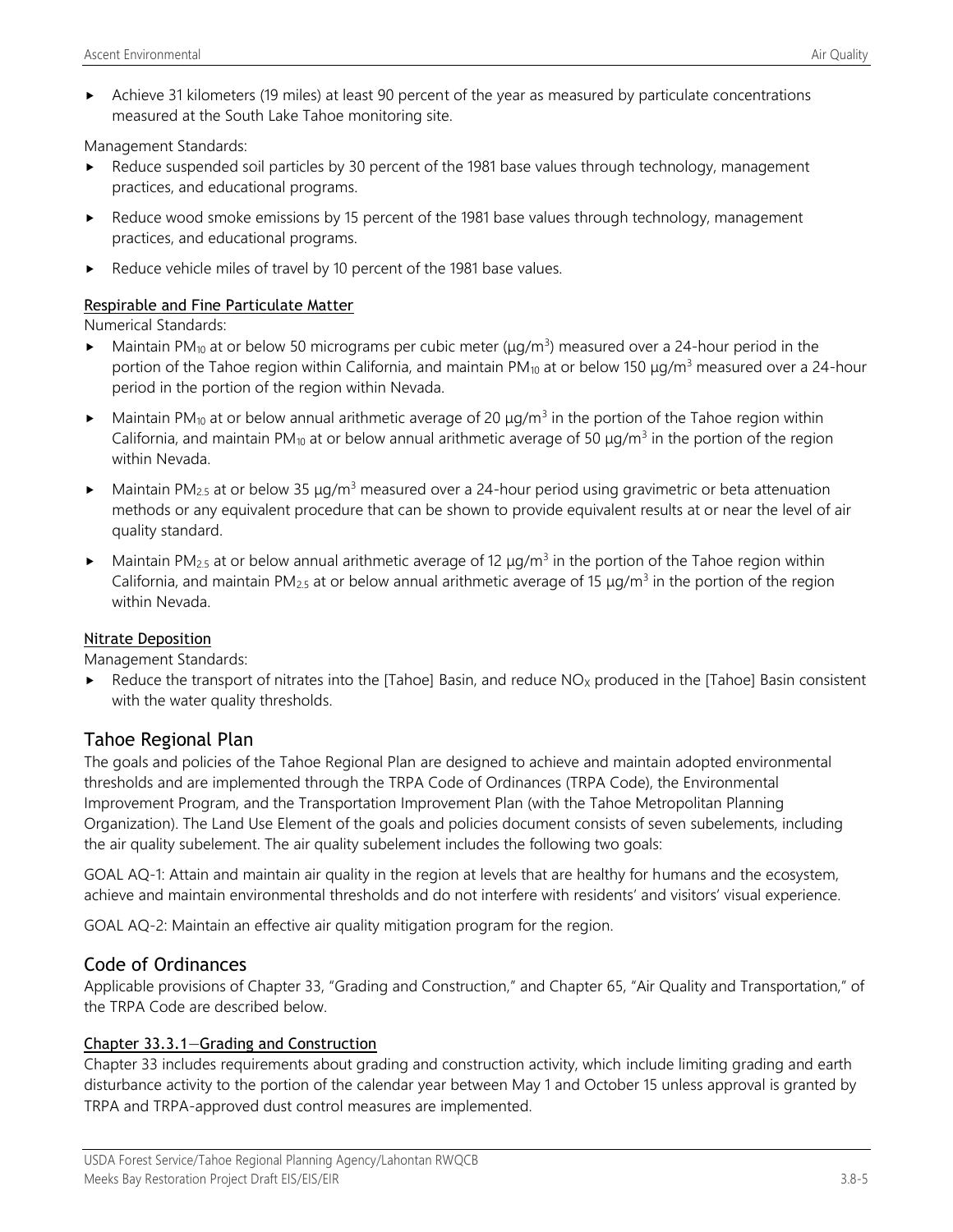### Chapter 65.1—Air Quality Control

The provisions of Chapter 65.1 apply to direct sources of air pollution in the Tahoe region, including certain on-road motor vehicles registered in the region, combustion heaters installed in the region, open burning and stationary sources of air pollution, and idling combustion engines. The following provisions are potentially applicable to the proposed project and alternatives:

- ► Section 65.1.3, "Vehicle Inspection and Maintenance Program," states that to avoid duplication of effort in implementation of an inspection/maintenance program for certain vehicles registered in the CO nonattainment area, TRPA shall work with the affected state agencies to plan for applying state inspection/maintenance programs to the Tahoe region.
- ► Section 65.1.8, "Idling Restrictions," states that no person shall cause a combustion engine in a parked auto, truck, bus, or boat to idle for more than 30 consecutive minutes in the designated plan areas (with limited exemptions). It also states that no person shall cause a diesel engine in a vehicle exceeding 10,000 pounds gross vehicle weight or a diesel engine in off-road self-propelled equipment exceeding 25 horsepower to idle more than 15 minutes within the portions of the region in Nevada, or to idle longer than 5 minutes within the portions of the region in California.

### Chapter 60.1—Water Quality Control

Chapter 60 includes the following requirements related to the attainment and maintenance of water quality standards:

- Section 60.1.3.E, "Prohibition of Certain Watercraft," prohibits the launching, mooring, or operation of all twostroke engine–powered watercraft within the Tahoe region is prohibited, except as follows:
	- 1. Any two-stroke engine–powered watercraft whose fuel is directly injected into the cylinder shall be exempt from the prohibition.
	- 2. Any two-stroke engine–powered watercraft whose fuel is directly injected into the crankcase prior to entering the cylinder and the fuel injection engine and that was purchased before January 27, 1999, shall be prohibited commencing October 1, 2001.
	- 3. Any watercraft powered by a two-stroke engine whose engine is certified as meeting the EPA 2006 standard or the CARB 2001 standard shall be exempt from the prohibition.
	- 4. Sailboats utilizing two-stroke engines as auxiliary power shall be prohibited commencing October 1, 2001.
	- 5. Any watercraft powered by a two-stroke engine rated at 10 horsepower or less shall be prohibited commencing October 1, 1999.
	- 6. Any watercraft powered by an engine that has been certified as meeting EPA's 2001–2005 emission standard shall be prohibited commencing October 1, 2001.

### TRPA Standard Conditions of Approval

TRPA is committed to continue to monitor and adaptively manage construction emissions through existing permit compliance programs. Pregrade inspections occur for every permitted project prior to any ground-disturbing activities. These inspections verify that all required permit conditions, such as the location of staging areas and the use of approved power sources, are in place prior to intensive construction activities. In addition, compliance inspections occur throughout the period of construction activity to verify compliance with all permit requirements. These compliance inspections are a core function of TRPA and local jurisdiction building departments. If an inspection determines that a project is not in compliance with permit conditions, then enforcement actions are taken, which can include stopping activity at the construction site and monetary fines.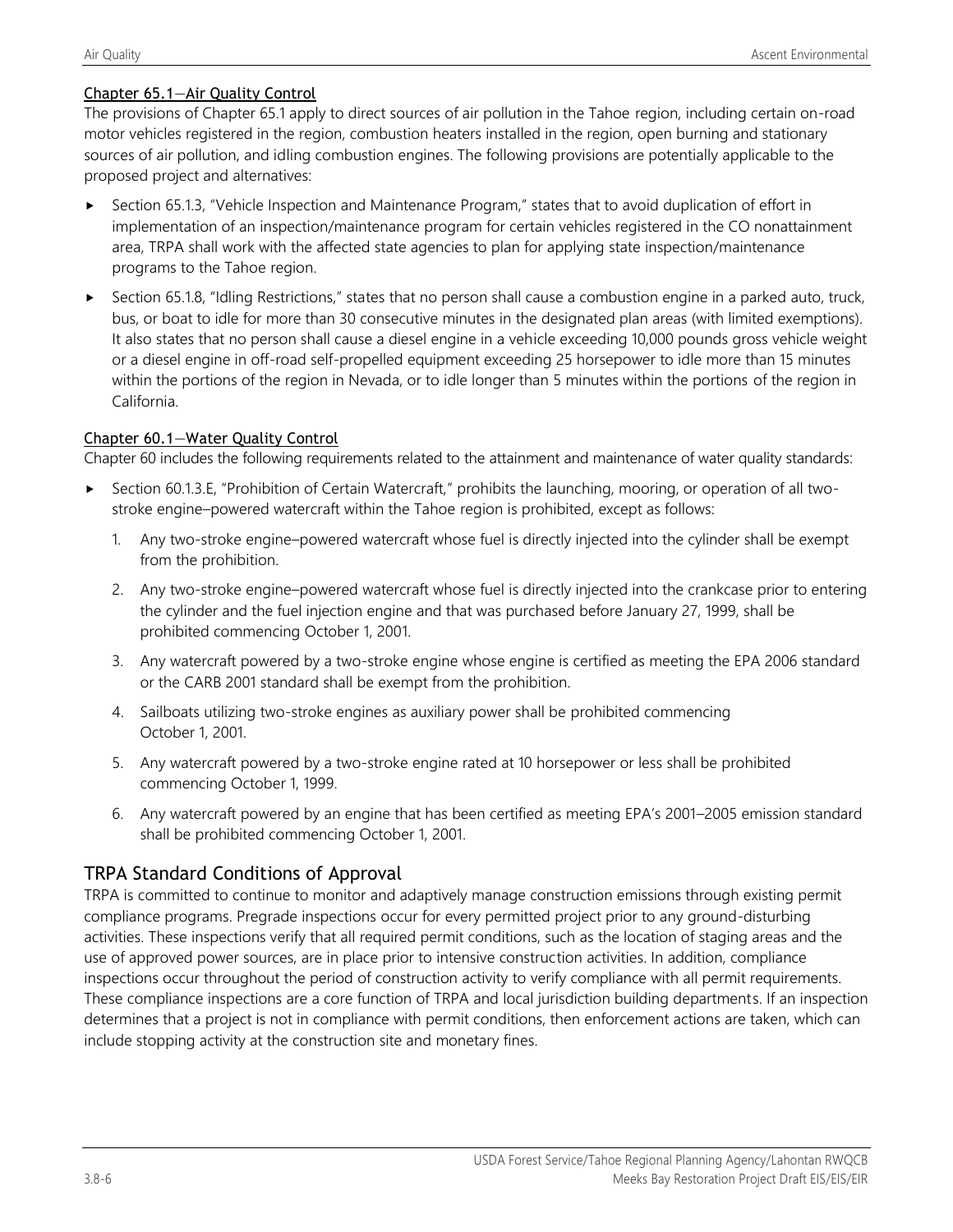In addition to existing permit limits, TRPA's Standard Conditions of Approval for Shorezone and for Grading Projects (TRPA Permit Attachments S and Q) include the following air quality-related measures:

- All existing disturbed areas and areas disturbed as a result of construction activity authorized by the permit, or otherwise occurring on the subject project during the time period when the permit is valid, shall be revegetated using only those species contained on TRPA's list of acceptable species. All required vegetation shall be completed by completion of the project.
- All material obtained from excavation work shall be contained within the foundations, retaining walls, or by a similar means approved by TRPA, or the excavated material shall be disposed of at a site approved by TRPA.
- $\triangleright$  Soil and construction materials shall not be tracked off-site. Grading operations shall cease in the event a danger of violating this condition exists. The site shall be cleaned and the road right-of-way shall be swept clean when necessary.
- ▶ The length of open trenches (excluding foundations) shall not exceed 50 feet at the end of each working day, unless approved by TRPA.
- **Loose soil mounds or surfaces shall be protected from wind and water erosions by being appropriately covered** or contained when active construction is not occurring.
- $\blacktriangleright$  Replanting of all exposed surfaces, as shown on the revegetation and slope stabilization plans, shall be completed within 1 year following the commencement of construction, unless the approved construction schedule establishes otherwise.
- At all times during construction, environmental protection and erosion control devices shall be maintained in a functioning state. Such devices include, but are not limited to, sediment barriers, dust control devices, and vegetative protection.

## **STATE**

CARB is the agency responsible for coordination and oversight of State and local air pollution control programs in California and for implementing the California Clean Air Act (CCAA). The CCAA, which was adopted in 1988, required CARB to establish the CAAQS (Table 3.8-1).

## Criteria Air Pollutants

CARB has established CAAQS for sulfates, hydrogen sulfide, vinyl chloride, visibility-reducing particulate matter, and the above-mentioned criteria air pollutants. In most cases the CAAQS are more stringent than the NAAQS. Differences in the standards are generally explained by the health effects studies considered during the standardsetting process and the interpretation of the studies. In addition, the CAAQS incorporate a margin of safety to protect sensitive individuals.

The CCAA requires that all local air districts in the state endeavor to attain and maintain the CAAQS by the earliest date practical. The CCAA specifies that local air districts should focus particular attention on reducing the emissions from transportation and area-wide emission sources. The CCA also provides air districts with the authority to regulate indirect sources.

## Toxic Air Contaminants

TACs in California are regulated primarily through the Tanner Air Toxics Act (Assembly Bill [AB] 1807, Chapter 1047, Statutes of 1983) and the Air Toxics Hot Spots Information and Assessment Act of 1987 (AB 2588, Chapter 1252, Statutes of 1987). AB 1807 sets forth a formal procedure for CARB to designate substances as TACs. Research, public participation, and scientific peer review are required before CARB can designate a substance as a TAC. To date, CARB has identified more than 21 TACs and adopted EPA's list of HAPs as TACs. Most recently, particulate matter (PM) exhaust from diesel engines (diesel PM) was added to CARB's list of TACs.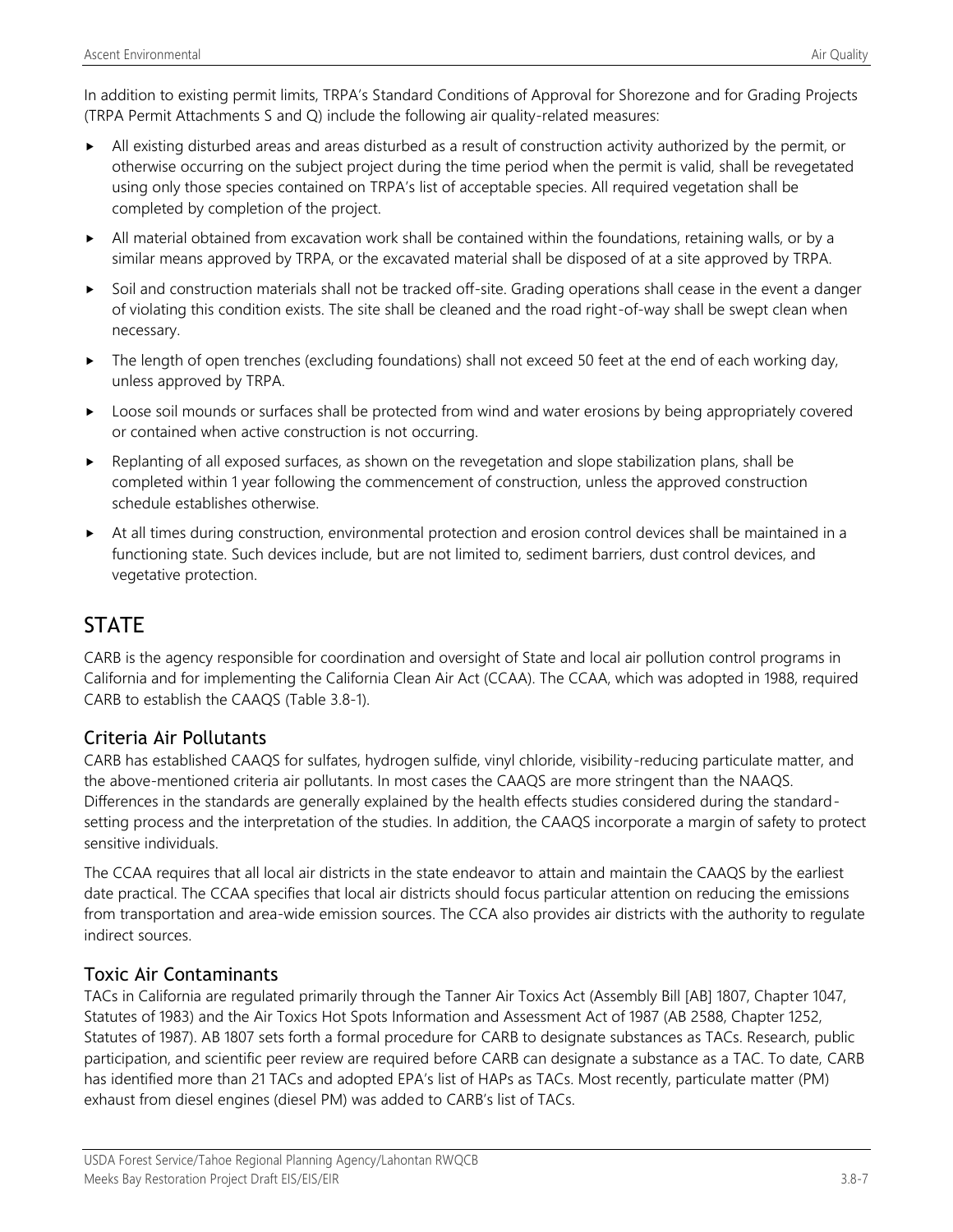After a TAC is identified, CARB then adopts an airborne toxics control measure for sources that emit that particular TAC. If a safe threshold exists for a substance at which there is no toxic effect, the control measure must reduce exposure below that threshold. If no safe threshold exists, the measure must incorporate best available control technology for toxics to minimize emissions.

The Hot Spots Act requires that existing facilities that emit toxic substances above a specified level prepare an inventory of toxic emissions, prepare a risk assessment if emissions are significant, notify the public of significant risk levels, and prepare and implement risk reduction measures.

CARB has adopted diesel exhaust control measures and more stringent emissions standards for various transportationrelated mobile sources of emissions, including transit buses, and off-road diesel equipment (e.g., tractors, generators). Over time, the replacement of older vehicles will result in a vehicle fleet that produces substantially lower levels of TACs than under current conditions. Mobile-source emissions of TACs (e.g., benzene, 1-3-butadiene, diesel PM) have been reduced significantly over the last decade and will be reduced further in California through a progression of regulatory measures (e.g., Low Emission Vehicle/Clean Fuels and Phase II reformulated gasoline regulations) and control technologies. With implementation of CARB's Risk Reduction Plan and other regulatory programs, it is estimated that emissions of diesel PM will be less than half of those in 2010 by 2035 (CARB No Date). Adopted regulations are also expected to continue to reduce formaldehyde emissions emitted by cars and light-duty trucks. As emissions are reduced, it is expected that risks associated with exposure to the emissions will also be reduced.

## LOCAL

## El Dorado Air Quality Management District

### Criteria Air Pollutants

EDCAQMD is the primary agency responsible for planning to meet NAAQS and CAAQS in the portion of the Lake Tahoe Air Basin (LTAB), in which the project area is located. EDCAQMD works with CARB and EPA to maintain the region's portion of the SIP for PM10. The SIP is a compilation of plans and regulations that govern how the region and state will comply with the federal CAA requirements to attain and maintain the NAAQS for PM<sub>10</sub>. The LTAB has been designated as nonattainment with respect to the NAAQS and CAAQS for PM<sub>10</sub> (Table 3.8-1) (CARB 2020b). Notably, EDCAQMD also regulates air quality in the portion of El Dorado County that exists within the Sacramento Valley Air Basin, which is in nonattainment for several of the NAAQS and CAAQS.

All projects are subject to adopted EDCAQMD rules and regulations in effect at the time of construction. Specific rules applicable to the project may include but are not limited to the following:

- Rule 205 Nuisance. This rule prohibits the discharge from any source such as quantities of air contaminants or other material which cause injury, detriment, nuisance or annoyance to any considerable number of persons, or to the public, or which endanger the comfort, repose, health or safety of any such persons, or the public, or which cause to have a natural tendency to cause injury or damage to business or property.
- $\blacktriangleright$  Rule 223 Fugitive Dust. This rule governs the amount of particulate matter entrained in the ambient air as a result of anthropogenic (man-made) fugitive dust sources by requiring actions to prevent, reduce, or mitigate fugitive dust emissions. It applies to any construction or construction related activities including but not limited to, land clearing, grubbing, scraping, travel on site, and travel on access roads.
- ► Rule 223-1 Fugitive Dust Construction. This rule requires a Fugitive Dust Control Plan be submitted to the Air Pollution Control Officer prior to the start of any construction activity for which a grading permit was issued by El Dorado County.
- Rule 224 Cutback and Emulsified Asphalt Paving Materials. This rule governs the use of asphalt and limits the VOC content in asphalt.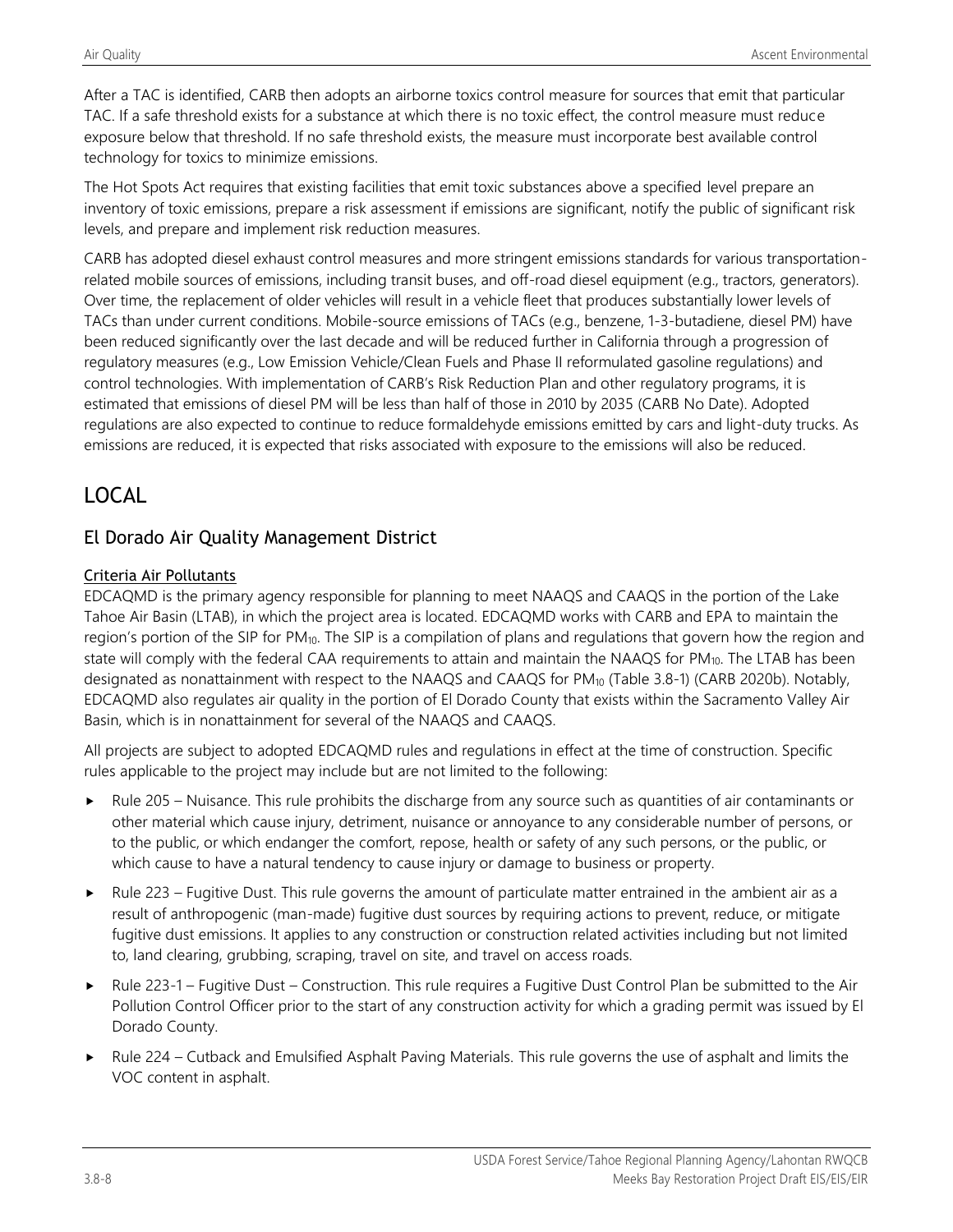### Toxic Air Contaminants

At the local level, air districts may adopt and enforce CARB control measures. Under EDCAQMD Rule 501, ("General Permit Requirements"), Rule 523, ("New Source Review"), and Rule 526 ("Toxics New Source Review: Federal Clean Air Act"), all sources that possess the potential to emit TACs are required to obtain permits from EDCAQMD. EDCAQMD may issue permits to these operations if they are constructed and operated in accordance with applicable regulations, including New Source Review standards and air toxics control measures. EDCAQMD limits emissions and public exposure to TACs through multiple programs. EDCAQMD prioritizes TAC-emitting stationary sources based on the quantity and toxicity of the TAC emissions and the proximity of the facilities to sensitive receptors. Sensitive receptors are people, or facilities that generally house people (e.g., residences, schools, hospitals), that may experience adverse effects from unhealthful concentrations of air pollutants.

### **Odors**

Although offensive odors rarely cause any physical harm, they can be very unpleasant, leading to considerable stress among the public and often generating citizen complaints to local governments and EDCAQMD. EDCAQMD Rule 205 ("Nuisance") regulates odorous emissions.

# 3.8.2 Environmental Setting

The proposed project is located within the LTAB in El Dorado County, California. The ambient concentrations of air pollutant emissions are determined by the amount of criteria air pollutants and precursors emitted by the sources and the atmosphere's ability to transport and dilute such emissions. Natural factors that affect transport and dilution include terrain, wind, atmospheric stability, and sunlight. Therefore, existing air quality conditions in the LTAB are determined by such natural factors as topography, meteorology, and climate.

## CLIMATE, METEOROLOGY, AND TOPOGRAPHY

The LTAB comprises portions of Placer and El Dorado counties in California, and Washoe and Douglas counties and the Carson City Rural District in Nevada. Lake Tahoe lies in a depression between the crests of the Sierra Nevada and Carson ranges at a surface elevation of 6,260 feet above sea level. The mountains surrounding Lake Tahoe are approximately 8,000 to 9,000 feet high, with some reaching beyond 10,000 feet. The bowl shape of the LTAB has significant air quality implications. There are two meteorological regimes that affect air quality in the basin.

First, thermal inversions occur when a warm layer of air traps a cold layer of air at the surface of the land and lake. Locally generated air pollutants are often trapped in the "bowl" by frequent inversions that limit the amount of air mixing, which allows pollutants to accumulate. Inversions most frequently occur during the winter in the LTAB, however are common throughout the year. Often, wintertime inversions result in a layer of wood smoke, mostly from residential heating, which can be seen over the Lake.

The second meteorological regime affecting air quality in the LTAB is the atmospheric transportation of pollutants from the Sacramento Valley and San Francisco Bay Area. Lake Tahoe's location directly to the east of the crest of the Sierra Nevada mountain range allows prevailing easterly winds, combined with local mountain upslope winds, to bring air from populated regions west of the Sierra to the LTAB. The strength of this pattern depends on the amount of heat, usually strongest in summer beginning in April and ending in late October.

## CRITERIA AIR POLLUTANTS

Concentrations of criteria air pollutants are used to indicate the quality of the ambient air. A brief description of key criteria air pollutants in the LTAB is provided below and summarized effects associated with in Table 3.8-2. Table 3.8-3 shows the portion of El Dorado County located within the LTAB's attainment status for the CAAQS and the NAAQS.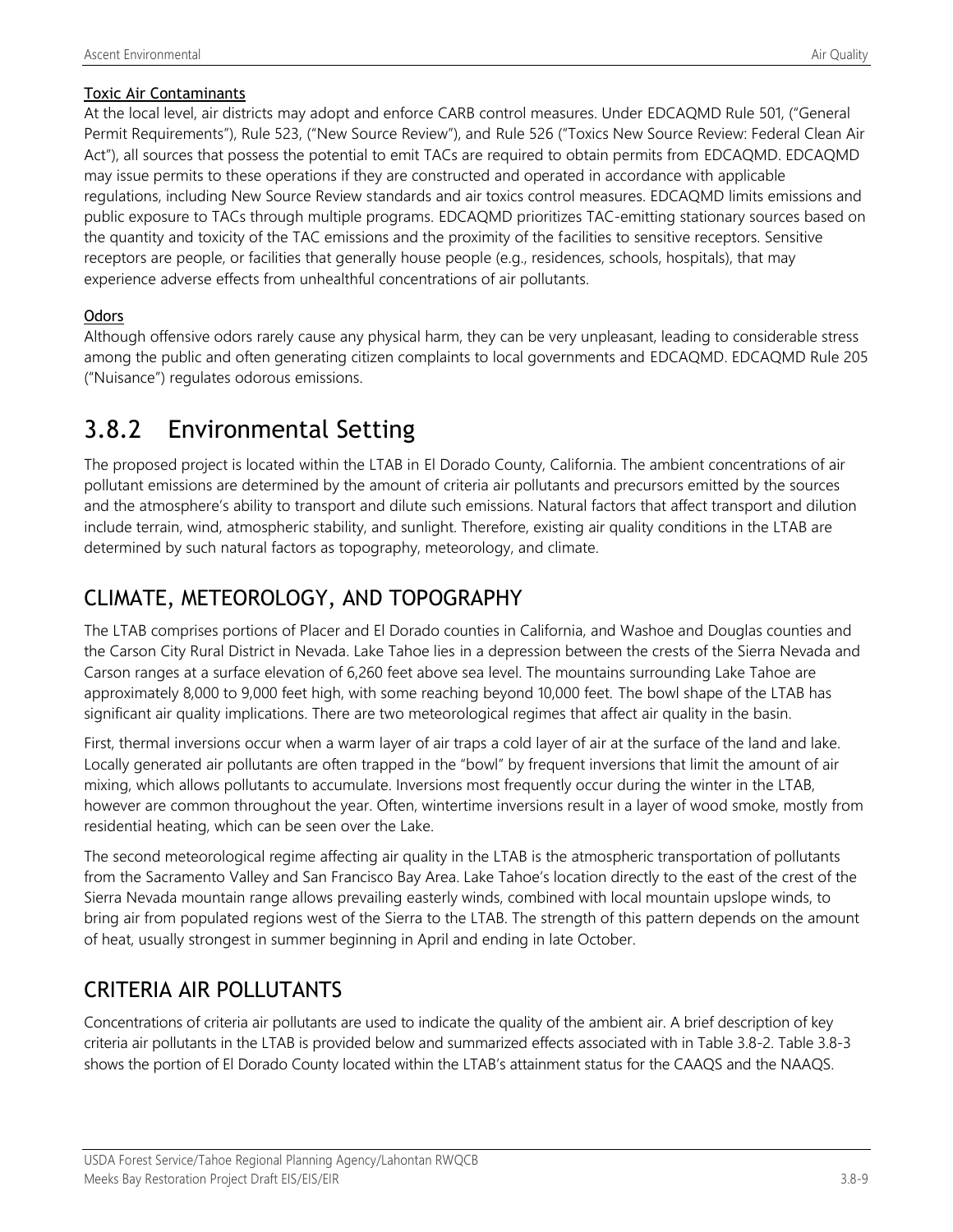| Pollutant                                                                                         | Sources                                                                                                                                                                                                                                                                                                  | Acute <sup>1</sup> Health Effects                                                                                                                                                                        | Chronic <sup>2</sup> Health Effects                                                    |
|---------------------------------------------------------------------------------------------------|----------------------------------------------------------------------------------------------------------------------------------------------------------------------------------------------------------------------------------------------------------------------------------------------------------|----------------------------------------------------------------------------------------------------------------------------------------------------------------------------------------------------------|----------------------------------------------------------------------------------------|
| Ozone                                                                                             | Secondary pollutant resulting from reaction of<br>reactive organic gases (ROG) and oxides of<br>nitrogen (NO <sub>x</sub> ) in presence of sunlight. ROG<br>emissions result from incomplete combustion<br>and evaporation of chemical solvents and fuels;<br>$NOx$ results from the combustion of fuels | Increased respiration and pulmonary<br>resistance; cough, pain, shortness of<br>breath, lung inflammation                                                                                                | Permeability of respiratory<br>epithelia, possibility of<br>permanent lung impairment  |
| Carbon monoxide<br>(CO)                                                                           | Incomplete combustion of fuels; motor vehicle<br>exhaust                                                                                                                                                                                                                                                 | Headache, dizziness, fatique, nausea,<br>vomiting, death                                                                                                                                                 | Permanent heart and brain<br>damage                                                    |
| Nitrogen dioxide<br>(NO <sub>2</sub> )                                                            | Combustion devices (e.g., boilers, gas turbines,<br>and mobile and stationary reciprocating<br>internal combustion engines)                                                                                                                                                                              | Coughing, difficulty breathing, vomiting,<br>headache, eye irritation, chemical<br>pneumonitis or pulmonary edema;<br>breathing abnormalities, cough,<br>cyanosis, chest pain, rapid heartbeat,<br>death | Chronic bronchitis.<br>decreased lung function                                         |
| Sulfur dioxide (SO <sub>2</sub> )                                                                 | Coal and oil combustion, steel mills, refineries,<br>and pulp and paper mills                                                                                                                                                                                                                            | Irritation of upper respiratory tract,<br>increased asthma symptoms                                                                                                                                      | Insufficient evidence linking<br>SO <sub>2</sub> exposure to chronic<br>health impacts |
| Respirable particulate<br>matter $(PM_{10})$ ,<br>Fine particulate<br>matter (PM <sub>2.5</sub> ) | Fugitive dust, soot, smoke, mobile and<br>stationary sources, construction, fires and<br>natural windblown dust, and formation in the<br>atmosphere by condensation and/or<br>transformation of SO <sub>2</sub> and ROG                                                                                  | Breathing and respiratory symptoms,<br>aggravation of existing respiratory and<br>cardiovascular diseases, premature<br>death                                                                            | Alterations to the immune<br>system, carcinogenesis                                    |
| Lead                                                                                              | Metal processing                                                                                                                                                                                                                                                                                         | Reproductive/developmental effects<br>(fetuses and children)                                                                                                                                             | Numerous effects including<br>neurological, endocrine, and<br>cardiovascular effects   |

| Table 3.8-2 | Sources and Health Effects of Criteria Air Pollutants |
|-------------|-------------------------------------------------------|
|             |                                                       |

Acute health effects refer to immediate illnesses caused by short-term exposures to criteria air pollutants at fairly high concentrations. An example of an acute health effect includes fatality resulting from short-term exposure to carbon monoxide levels in excess of 1,200 parts per million.

 $2$  Chronic health effects refer to cumulative effects of long-term exposures to criteria air pollutants, usually at lower, ambient concentrations. An example of a chronic health effect includes the development of cancer from prolonged exposure to particulate matter at concentrations above the national ambient air quality standards.

Source: EPA 2021b.

## Ozone

Ozone is a photochemical oxidant (a substance whose oxygen combines chemically with another substance in the presence of sunlight) and the primary component of smog. Ozone is not directly emitted into the air but is formed through complex chemical reactions between precursor emissions of reactive organic gases (ROG) and  $NO<sub>X</sub>$  in the presence of sunlight. ROG are volatile organic compounds that are photochemically reactive. ROG emissions result primarily from incomplete combustion and the evaporation of chemical solvents and fuels.  $NO<sub>X</sub>$  are a group of gaseous compounds of nitrogen and oxygen that result from the combustion of fuels.

Acute health effects of ozone exposure include increased respiratory and pulmonary resistance, cough, pain, shortness of breath, and lung inflammation. Chronic health effects include permeability of respiratory epithelia and possibility of permanent lung impairment (EPA 2021b). Emissions of the ozone precursors ROG and  $NO<sub>X</sub>$  have decreased over the past two decades because of more stringent motor vehicle standards and cleaner burning fuels and are projected to continue decreasing from 2010 to 2035 (CARB 2013).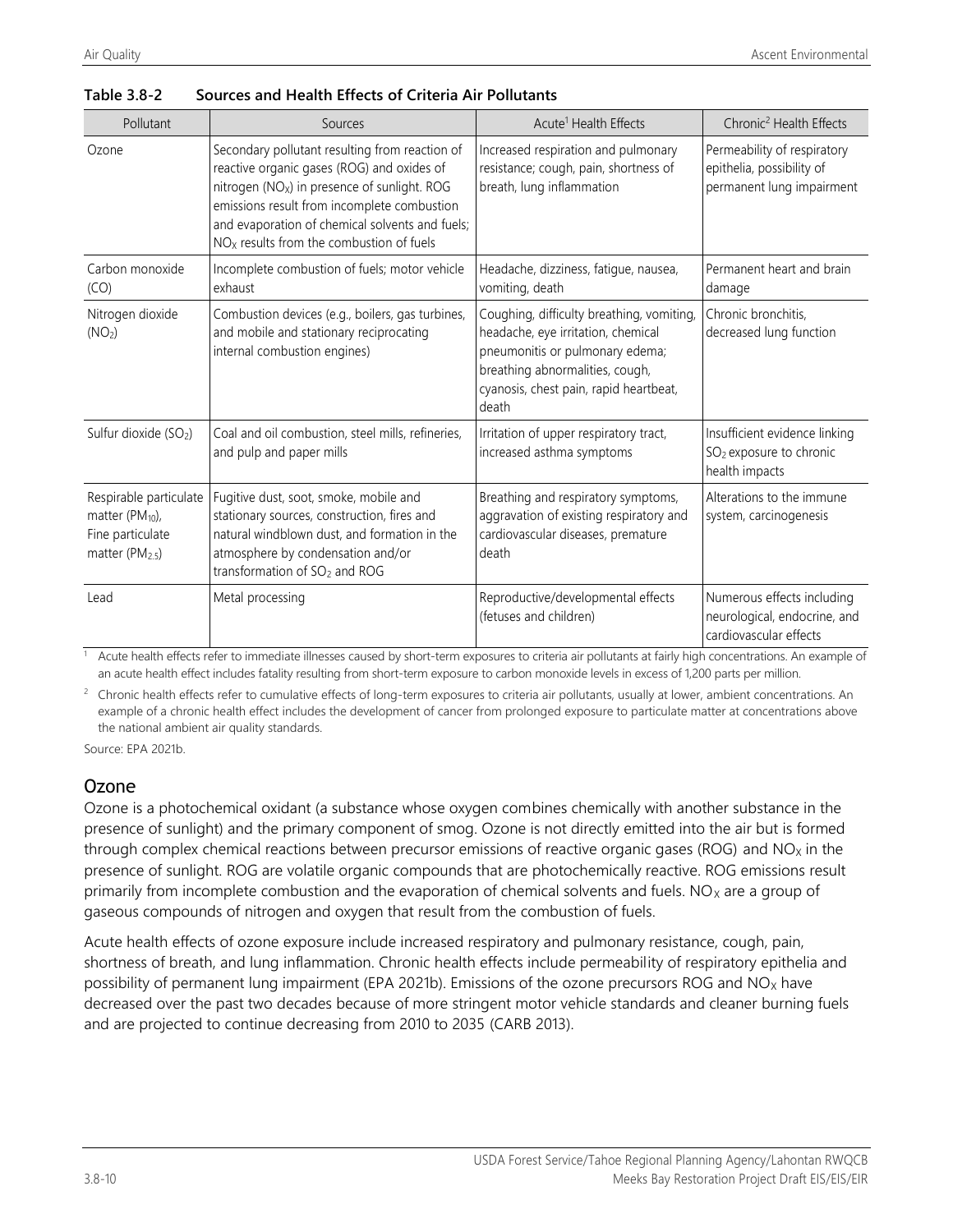| Pollutant                                         | National Ambient Air Quality Standard             | California Ambient Air Quality Standard |
|---------------------------------------------------|---------------------------------------------------|-----------------------------------------|
| Ozone                                             |                                                   | Attainment (1-hour) <sup>2</sup>        |
|                                                   | Unclassified/Attainment (8-hour) <sup>3</sup>     | Attainment (8-hour)                     |
| Respirable particulate matter (PM <sub>10</sub> ) | Attainment (24-hour)                              | Nonattainment (24-hour)                 |
|                                                   |                                                   | Nonattainment (Annual)                  |
| Fine particulate matter ( $PM_{2.5}$ )            | Unclassified/Attainment (24-hour)                 |                                         |
|                                                   | Unclassified/Attainment (Annual)                  | Attainment (Annual)                     |
| Carbon monoxide (CO)                              | Unclassified/Attainment (1-hour)                  | Attainment (1-hour)                     |
|                                                   | Unclassified/Attainment (8-hour)                  | Attainment (8-hour)                     |
| Nitrogen dioxide (NO2)                            | Unclassified/Attainment (1-hour)                  | Attainment (1-hour)                     |
|                                                   | Unclassified/Attainment (Annual)                  | Attainment (Annual)                     |
| Sulfur dioxide $(SO2)4$                           | Unclassified/Attainment (1-Hour)                  | Attainment (1-hour)                     |
|                                                   | Unclassified/Attainment (1-Hour)                  | Attainment (24-hour)                    |
| Lead (Particulate)                                | Unclassified/Attainment (3-month rolling average) | Attainment (30-day average)             |
| Hydrogen Sulfide                                  | No Federal Standard                               | Hydrogen Sulfide                        |
| <b>Sulfates</b>                                   | No Federal Standard                               | Sulfates                                |
| Visibly Reducing Particles                        | No Federal Standard                               | Visibly Reducing Particles              |
| Vinyl Chloride                                    | No Federal Standard                               | Vinyl Chloride                          |

#### **Table 3.8-3 Attainment Status Designations for El Dorado County<sup>1</sup>**

<sup>1</sup> El Dorado County is located within three air basins (i.e., Mountain Counties Air Basin, Sacramento Valley Air Basin, and Lake Tahoe Air Basin). This table summarizes the attainment status for the portion of El Dorado County that exists within the Lake Tahoe Air Basin.

 $2$  Per Health and Safety Code (HSC) Section 40921.5(c), the classification is based on 1989–1991 data, and therefore does not change.

<sup>3</sup> 2015 Standard.

<sup>4</sup> 2010 Standard.

Sources: CARB 2020b.

### Nitrogen Dioxide

NO<sub>2</sub> is a brownish, highly reactive gas that is most present in urban environments. The major human-made sources of NO<sup>2</sup> are combustion devices, such as boilers, gas turbines, and mobile and stationary reciprocating internal combustion engines. Combustion devices emit, primarily, nitric oxide (NO), which reacts through oxidation in the atmosphere to form  $NO<sub>2</sub>$ . The combined emissions of NO and  $NO<sub>2</sub>$  are referred to as  $NO<sub>X</sub>$  and are reported as equivalent NO2. Because NO<sup>2</sup> is formed and depleted by reactions associated with photochemical smog (ozone), the  $NO<sub>2</sub>$  concentration in a particular geographical area may not be representative of the local sources of  $NO<sub>X</sub>$  emissions (EPA 2021b).

Acute health effects of exposure to  $NO<sub>X</sub>$  includes coughing, difficulty breathing, vomiting, headache, eye irritation, chemical pneumonitis, or pulmonary edema, breathing abnormalities, cough, cyanosis, chest pain, rapid heartbeat, and death. Chronic health effects include chronic bronchitis and decreased lung function (EPA 2021b).

### Particulate Matter

Respirable particulate matter ( $PM_{10}$ ) consists of particulate matter emitted directly into the air, such as fugitive dust, soot, and smoke from mobile and stationary sources, construction operations, fires and natural windblown dust, and particulate matter formed in the atmosphere by reaction of gaseous precursors (CARB 2013). Respirable particulate matter includes a subgroup of smaller particles, fine particulate matter ( $PM_{2.5}$ ). PM<sub>10</sub> emissions in the SJVAB are dominated by emissions from area sources, primarily fugitive dust from vehicle travel on unpaved and paved roads, farming operations, construction and demolition, and particles from residential fuel combustion. Emissions of PM $_{2.5}$  in the SJVAB are dominated by the same sources as emissions of  $PM_{10}$  (CARB 2013).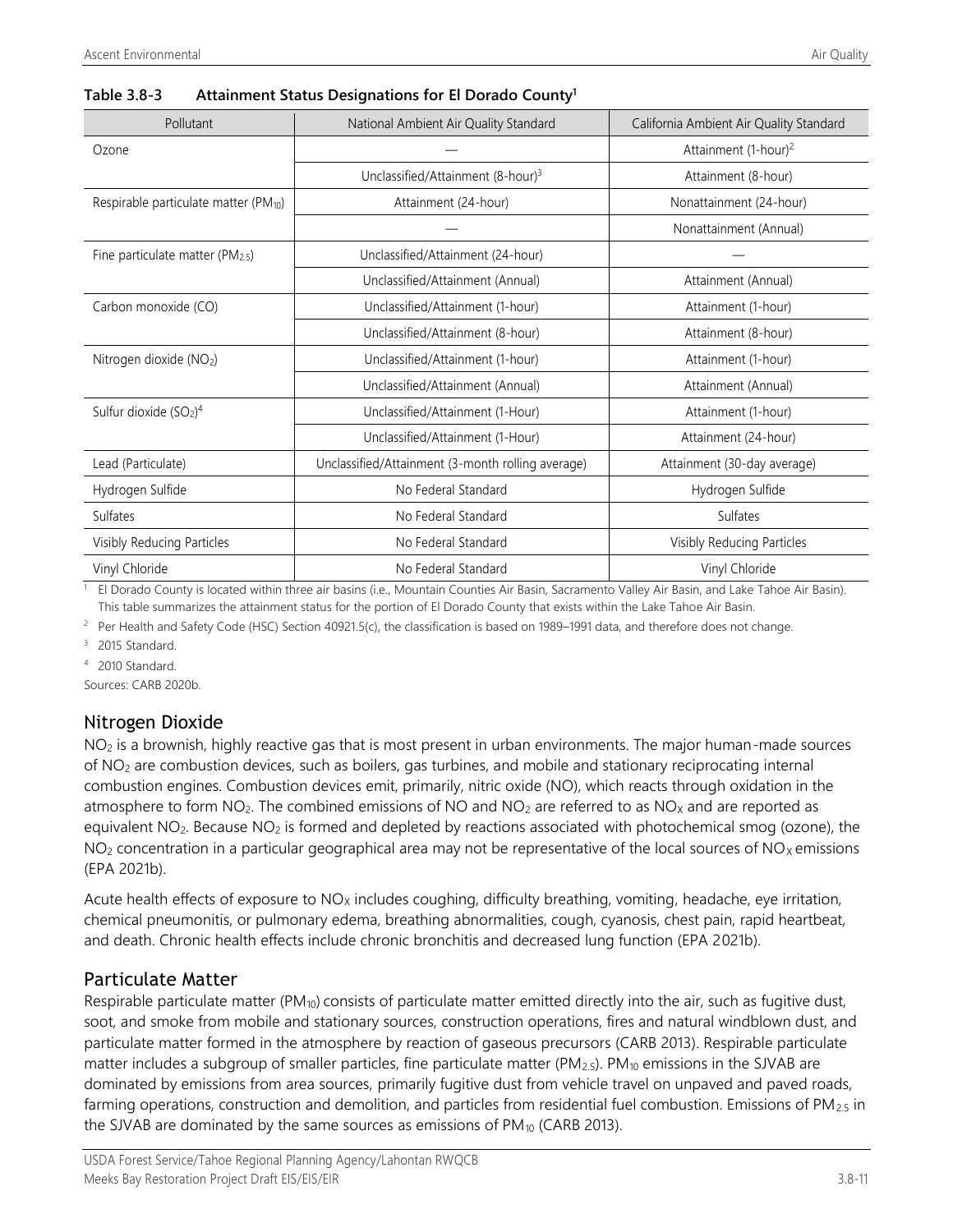Acute health effects of exposure to PM<sub>10</sub> include breathing and respiratory symptoms, aggravation of existing respiratory and cardiovascular diseases including asthma and chronic obstructive pulmonary disease, and premature death. Chronic health effects include alternations to the immune system and carcinogenesis (EPA 2021b). For PM<sub>2.5</sub>, short-term exposures (up to 24-hours duration) have been associated with premature mortality, increased hospital admissions for heart or lung causes, acute and chronic bronchitis, asthma attacks, emergency room visits, respiratory symptoms, and restricted activity days. These adverse health effects have been reported primarily in infants, children, and older adults with preexisting heart or lung diseases. Long-term (months to years) exposure to PM<sub>2.5</sub> has been linked to premature death, particularly in people who have chronic heart or lung diseases, and reduced lung function growth in children (EPA 2021b).

## TOXIC AIR CONTAMINANTS

According to the 2013 Edition of the California Almanac of Emissions and Air Quality, health risks from TACs can largely be attributed to relatively few compounds, the most important being diesel PM (CARB 2013). Diesel PM differs from other TACs in that it is not a single substance, but rather a complex mixture of hundreds of substances. Although diesel-fueled internal combustion engines emit diesel PM by, the composition of the emissions varies depending on engine type, operating conditions, fuel composition, lubricating oil, and whether an emissions control system is being used. Unlike the other TACs, no ambient monitoring data are available for diesel PM because no routine measurement method currently exists. However, CARB has made preliminary concentration estimates based on a PM exposure method. This method uses the CARB emissions inventory's PM<sub>10</sub> database, ambient PM<sub>10</sub> monitoring data, and the results from several studies to estimate concentrations of diesel PM. In addition to diesel PM, the TACs for which data are available that pose the greatest existing ambient risk in California are benzene, 1,3 butadiene, acetaldehyde, carbon tetrachloride, hexavalent chromium, para-dichlorobenzene, formaldehyde, methylene chloride, and perchloroethylene.

Diesel PM poses the greatest health risk among these 10 TACs mentioned. Based on receptor modeling techniques, CARB estimated the average cancer risk associated with diesel PM concentrations in the SVAB to be 360 excess cancer cases per million people in the year 2000. Overall, levels of most TACs, except para-dichlorobenzene and formaldehyde, have decreased since 1990 (CARB 2013).

## ODORS

Odors are generally regarded as an annoyance rather than a health hazard. However, manifestations of a person's reaction to foul odors can range from psychological (e.g., irritation, anger, or anxiety) to physiological (e.g., circulatory and respiratory effects, nausea, vomiting, and headache).

The ability to detect odors varies considerably among the population and overall is quite subjective. Some individuals can smell very minute quantities of specific substances; others may not have the same sensitivity but may have sensitivities to odors of other substances. In addition, people may have different reactions to the same odor; an odor that is offensive to one person may be perfectly acceptable to another (e.g., fast food restaurant). An unfamiliar odor is more easily detected and is more likely to cause complaints than a familiar one. This is because of the phenomenon known as odor fatigue, in which a person can become desensitized to almost any odor and recognition only occurs with an alteration in the intensity. Typical odor sources of concern include wastewater treatment plants, sanitary landfills, composting facilities, recycling facilities, petroleum refineries, chemical manufacturing plants, painting operations, rendering plants, food packaging plants, and cannabis (OPR 2017). EDCAQMD lists common types of facilities known to produce odors in their CEQA guidance (EDCAQMD 2002). Based on this list, none of these odorous land uses are within proximity to the project area.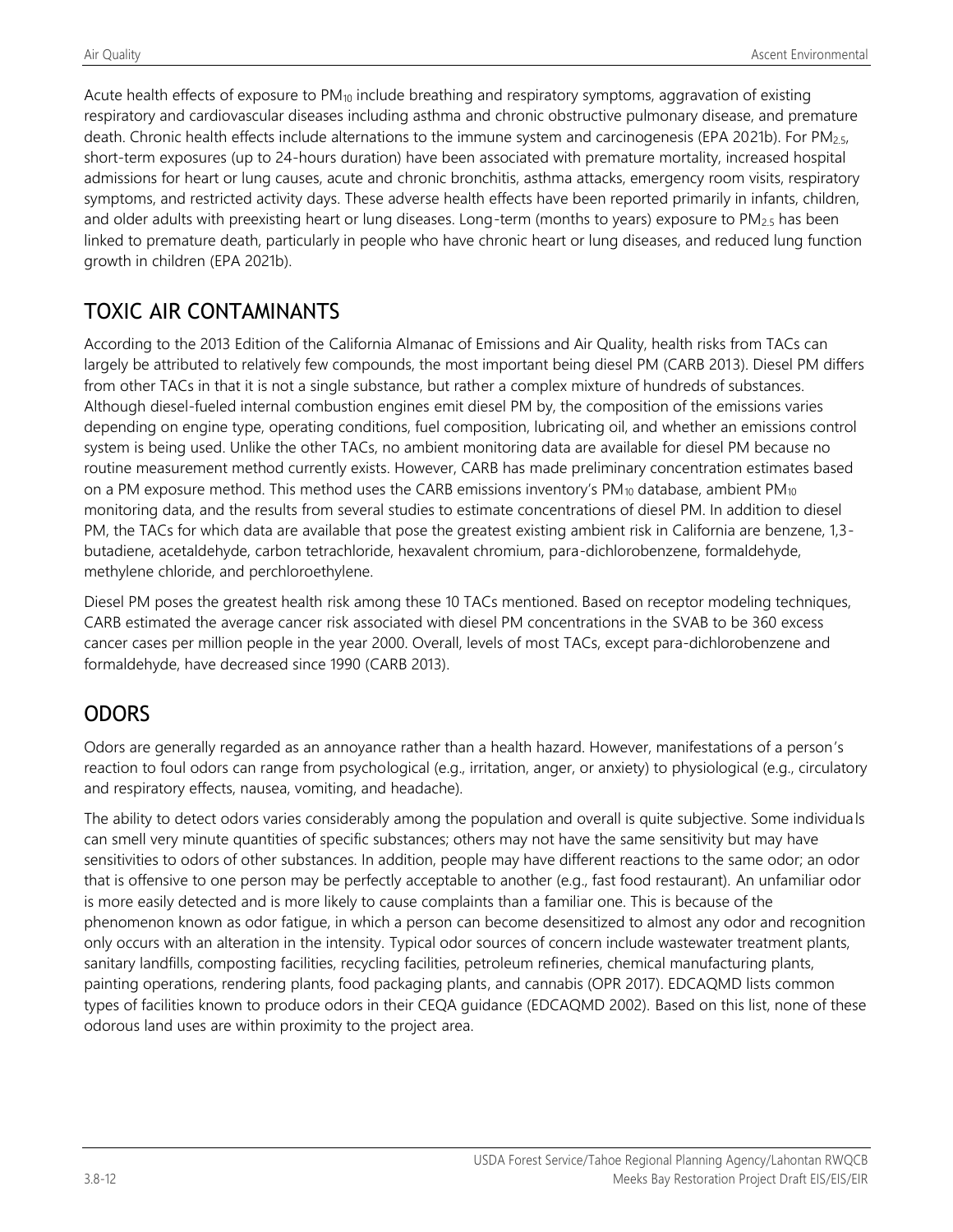Sensitive receptors generally include those land uses where exposure to pollutants could result in health-related risks to sensitive individuals, such as children or the elderly. Residential dwellings, schools, hospitals, playgrounds, and similar facilities are of primary concern because of the presence of individuals particularly sensitive to pollutants and/or the potential for increased and prolonged exposure of individuals to pollutants. Residences south of the project area comprise nearby sensitive receptors.

# 3.8.3 Environmental Impacts and Mitigation Measures

## **METHODOLOGY**

The following resources were used for this analysis:

- The California Emissions Estimator Model (CalEEMod) 2020.4.0 Computer Program (CAPCOA 2021), and
- EDCAQMD's *Guide to Air Quality Assessment* (EDCAQMD 2002).

Regional and local criteria air pollutant emissions and associated impacts, as well as impacts from TACs, CO concentrations, and odors were assessed in accordance with EDCAQMD-recommended methodologies and then evaluated against EDCAQMD-adopted thresholds.

Construction emissions of criteria air pollutants and precursors associated with the project were calculated using CalEEMod, as recommended by EDCAQMD. Modeling was based on project-specific information (e.g., construction activity, estimated hauling trips, worker trips) where available; assumptions based on typical construction activities; and default values in CalEEMod that are based on the project's location and land use type. Construction for the project was assumed to occur over an approximately 5-year period commencing in 2024 and ending in 2028 with construction emissions presented in daily mass emissions.

For the reasons listed below under the heading, "Thresholds of Significance," operational modeling of ROG,  $NO_{X}$ , and PM<sub>10</sub> was not conducted, rather, operational emissions were evaluated qualitatively using screening criteria established by EDCAQMD (EDCAQMD 2002).

Specific model assumptions and inputs for these calculations can be found in Appendix C.

The level of health risk from exposure to construction-related TAC emissions was assessed qualitatively. This assessment was based on the proximity of TAC-generating construction activity to off-site sensitive receptors, the number and types of diesel-powered construction equipment being used, and the duration of potential TAC exposure.

## THRESHOLDS OF SIGNIFICANCE

The thresholds of significance were developed in consideration of the State CEQA Guidelines, TRPA Thresholds, TRPA Initial Environmental Checklist, LTBMU Forest Plan, and other applicable policies and regulations. Under NEPA the significance of an effect must consider the context and intensity of the environmental effect. The factors that are taken into account under NEPA to determine the context and intensity of its effects are encompassed by the thresholds of significance. An alternative would have a significant effect on air quality if it would:

- **DED** conflict with or obstruct implementation of an applicable air quality plan;
- violate any air quality standard, including the NAAQS, CAAQS, and TRPA's numeric thresholds or contribute substantially to an existing or projected exceedance of these standards;
- result in a cumulatively considerable net increase of any criteria pollutant for which the LTAB is nonattainment with respect to the applicable NAAQS, CAAQS, or TRPA numeric threshold standard;
- expose sensitive receptors to substantial pollutant concentrations; or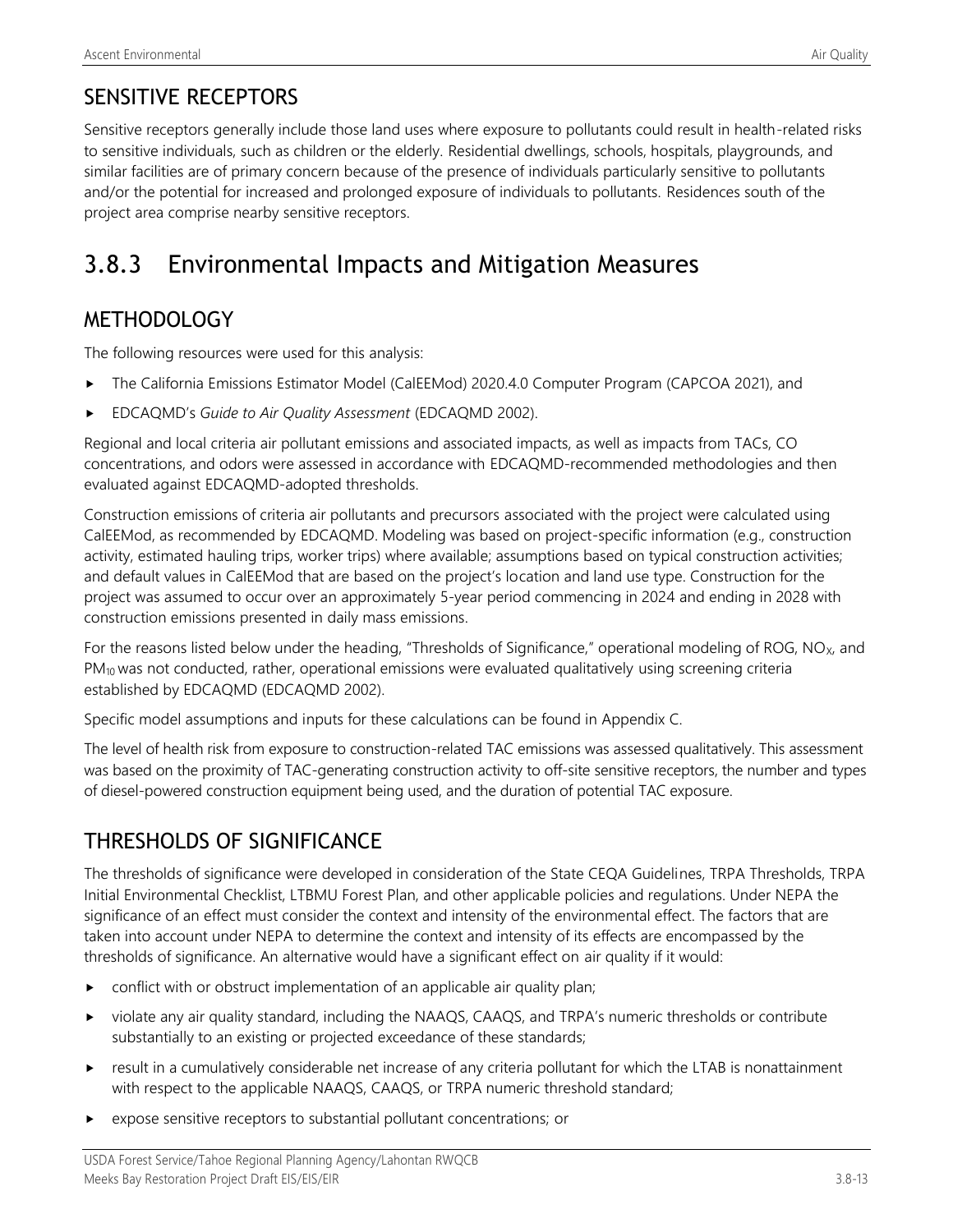cause a substantial increase in pollutant emissions or a deterioration of ambient air quality; or create substantial, objectionable odors.

As stated in Appendix G of the State CEQA Guidelines, the significance criteria established by the applicable air district may be relied on to make the above determinations. In 2002, EDCAQMD adopted a fuel-based screening threshold for criteria pollutant emissions where projects with equipment (1996 engine year or newer) that consume less than 402 gallons of fuel per day are considered to have a less-than-significant impact with respect to construction emissions (Resolution 079-2002). Modeling indicates that the proposed project would exceed this screening threshold. Accordingly, the EDCAQMD's quantitative threshold of 82 pounds per day (lb/day) is used to evaluate ROG and  $NO<sub>X</sub>$  emissions. This threshold is combined to obtain a total ozone threshold of 164 lb/day. With the combined threshold, emissions of one pollutant may be in excess of 82 lb/day; however, if the combined total is below 164 lb/day, the EDCAQMD considers the impact to be less than significant. For example, a project with  $NO<sub>X</sub>$ emissions of 100 lb/day and ROG emissions of 20 lb/day would be considered to have a less-than-significant impact because the combined total would be 120 lb/day, which is below the combined threshold of 164 lb/day.

According to the EDCAQMD CEQA Guidelines, emissions of fugitive dust  $PM_{10}$  need not be quantified and may be assumed to be not significant if the proposed project includes mitigation measures that will prevent visible dust beyond the property lines (EDCAQMD 2002). This is because mitigation measures that control fugitive dust emissions can reduce fugitive dust emissions by approximately 50–75 percent. However, without mitigation, uncontrolled construction dust could contribute to exceedances of the CAAQS and would be considered a significant impact. Use of the PM<sub>10</sub> standard as a surrogate for the assessment of PM<sub>2.5</sub> impacts is considered appropriate because PM<sub>2.5</sub> is a substituent of PM<sub>10</sub>.

EDCAQMD has adopted size thresholds for various land uses to identify projects that would result in operational emissions in excess of the EDCAQMD's threshold of 82 lb/day for ROG and NO<sub>X</sub> (EDCAQMD 2002). EDCAQMD recommends that a detailed operational analysis be performed for projects that are within 10 percent of the sizes identified in Table 5.2 of EDCAQMD's CEQA Guide. The closest land use resembling the project would be motel as the project would provide transient lodging with electrical hookups. According to modeling conducted by EDCAQMD, a motel with fewer than 480 rooms would not generate a significant volume of ROG and  $NO<sub>X</sub>$ . The project would be smaller in size by comparison. While the project would result in ROG and  $NO<sub>X</sub>$  emissions from increase vehicular activity (as described in Section 3.12, "Transportation and Circulation"), the level of projectgenerated vehicle miles traveled (VMT) would not be comparable to the VMT that would be generated by a project listed in Table 5.2 of the EDCAQMD CEQA Guide (EDCAQMD 2002). As such, consistent with EDCAQMD guidance and based on the project's size, operational emissions of ROG and  $NO<sub>x</sub>$  would not exceed EDCAQMD's 82 lb/day significance criteria.

EDCAQMD has adopted a fuel-based screening threshold for DPM in which projects that consume less than 37,000 gallons of fuel over the construction period are considered to have a less-than-significant impact (Resolution 079- 2002). Modeling indicates that the proposed project would exceed this screening threshold.

EDCAQMD considers health risks from projects that exceed this screening level to be significant if the lifetime probability of contracting cancer is greater than ten in one million or if ground-level concentration of noncarcinogenic toxic air contaminants would result in a hazard index (HI) of greater than 1.

Thus, as identified by EDCAQMD, an air quality impact also is considered significant if implementation of the project would result in:

- construction-generated criteria air pollutants that would exceed the EDCAQMD‐recommended threshold of 82 lb/day (lb/day) for ROG and NO<sub>x</sub>, or a combined threshold of 164 lb/day for both pollutants if either ROG or NO<sub>x</sub> exceed 82 lb/day;
- operation-generated criteria air pollutants that would exceed EDCAQMD-recommended threshold of 82 lb/day for ROG and NO<sub>X</sub> for projects larger than the size defined in Table 5.2 of EDCAQMD's CEQA Guide; and
- exposure of sensitive receptors to TAC emissions would exceed 10 in 1 million for the carcinogenic risk (i.e., the risk of contracting cancer) or a noncarcinogenic Hazard Index of 1 for the maximally exposed individual.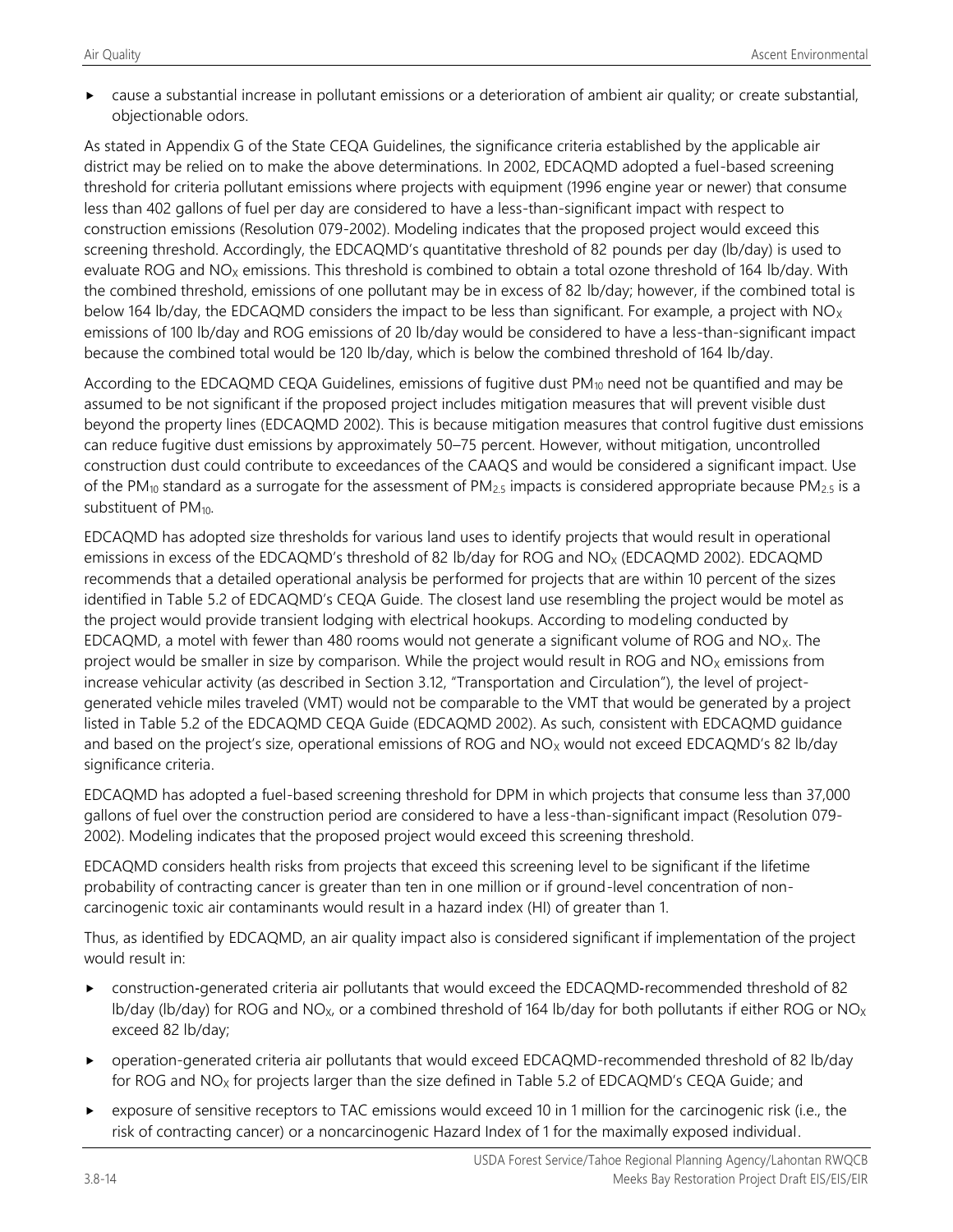## ISSUES NOT DISCUSSED FURTHER

### Carbon Monoxide Emissions

EDCAQMD considers CO emissions significant if they would cause or contribute to violations of the CAAQS or NAAQS (EDCAQMD 2002). EDCAQMD does have a recommended screening criteria for evaluating mobile-source CO emissions, other air districts, such as the Sacramento Metropolitan Air Quality Management District, have performed mobile-source CO dispersion modeling using the California Line Source Dispersion Model that may be used to screen CO impacts. Based on their modeling, a CO hotspot could occur at intersections that support 31,600 vehicles per hour. As discussed in greater detail in Section 3.12, "Transportation and Circulation," the maximum number of trips generated by the project would occur under Alternative 3 totaling 23 new trips per day. This level of vehicle activity is substantially less than 31,600 vehicles per hour at one intersection. Additionally, mobile-source CO emissions have historically decreased since the advent of catalytic converters, which decrease mobile-source exhaust emissions, and there have been improvements in fuel economy since 2006 through regulatory compliance implemented by EPA and CARB (e.g., the Corporate Average Fuel Economy standards and Advanced Clean Cars program). Thus, mobile-source carbon monoxide emissions are not discussed further.

## **Odors**

EDCAQMD recommends that, for projects locating near a source of odors where there is currently no nearby development and for odor sources locating near existing receptors, the determination of significance should be based on the distance and frequency of odor complaints from the public regarding a similar facility. The project is not located within the vicinity of a stationary source of odors. Moreover, operation of the project would entail similar activities that are a component of existing conditions in the project area (e.g., campfires, cook stoves). Thus, operation of the project would not introduce new activities that would produce odors and odors are dismissed from consideration.

## ENVIRONMENTAL IMPACTS AND MITIGATION MEASURES

## Impact 3.8-1: Short-Term Impacts From Construction-Generated Emissions of Criteria Air Pollutants and Precursors

Alternatives 1 through 4 would result in construction-related emissions of ROG, NO<sub>x</sub>, CO, PM<sub>10</sub>, and PM<sub>2.5</sub> from use of off-road heavy-duty construction equipment; however, these emissions would not exceed the applicable daily significance thresholds for construction. This would be a less-than-significant impact for Alternatives 1, 2, 3, and 4. Under the No Action Alternative, no construction activity would occur. This would result in no impact.

### No Action Alternative

Under the No Action Alternative, no physical improvements or changes to the project area or any substantial changes in management approaches. Existing operation and maintenance of the existing facilities in the project area would continue. As such, no construction-related activities would occur in the project area as a result of implementation of Alternative 1. There would be no short-term, construction-generated emissions of ROG,  $NO<sub>X</sub>$ , and  $PM<sub>10</sub>$  associated with Alternative 1. There would be no impact.

### Alternative 1: Restoration with Boat Pier

Construction activity would result in emissions of ROG, NO<sub>x</sub>, CO, PM<sub>10</sub>, and PM<sub>2.5</sub> from use of off-road heavy-duty construction equipment for various stages of construction. Specifically, construction-related emissions would result from the use of off-road equipment during site preparation (e.g., excavation, clearing); trenching; restoration efforts; replacement of the SR 89 bridge; demolition and reconstruction of cabins; reconfiguration of day-use areas, circulation, and campgrounds; and construction of a new boat pier. Fugitive dust (e.g., PM<sub>10</sub> and PM<sub>2.5</sub>) emissions would be generated primarily during the demolition and site preparation phases of project construction. Ozone precursor emissions of ROG and NO<sub>x</sub> are associated primarily with construction equipment and on-road mobile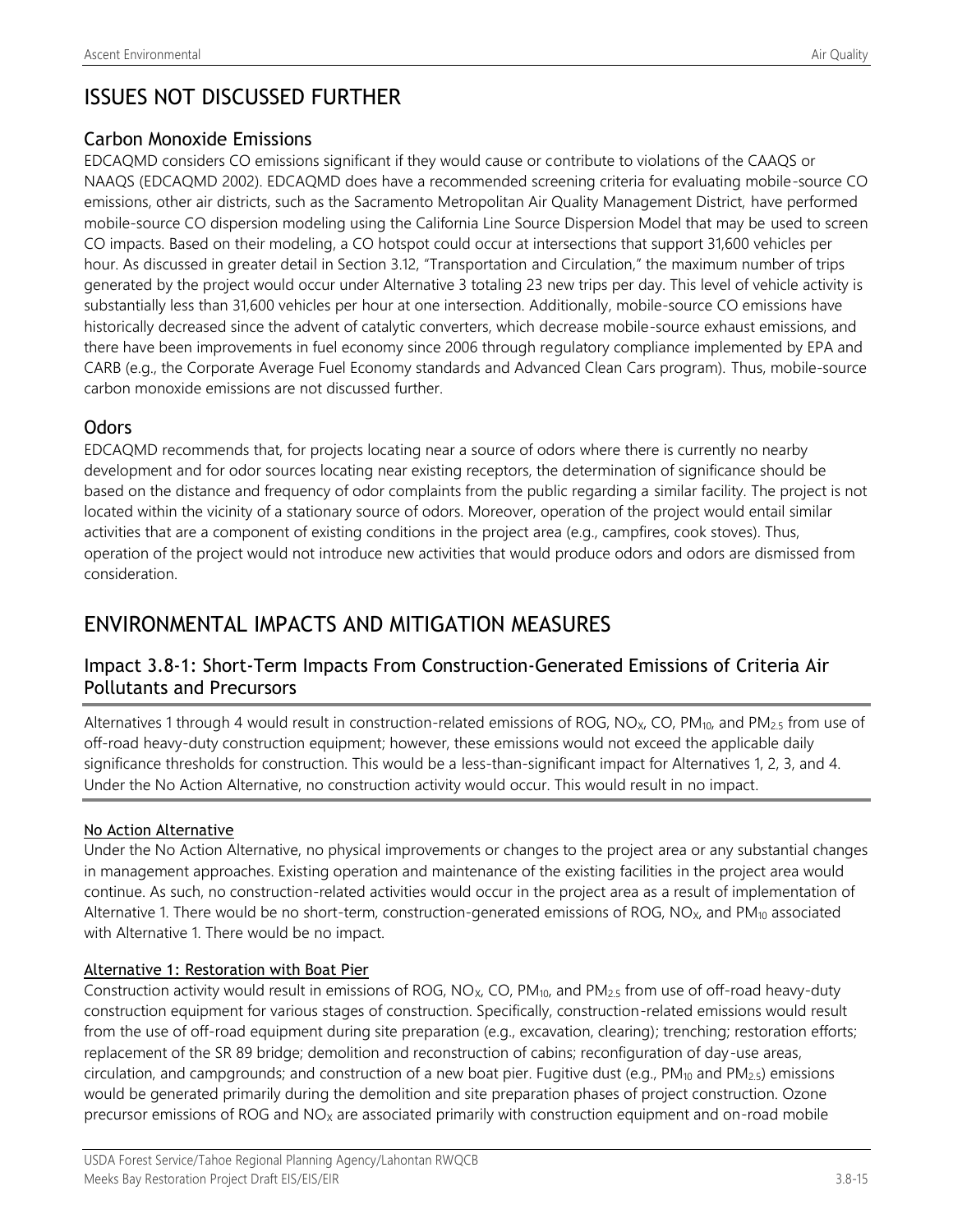exhaust. Alternative 1 would also result in criteria air pollutant emissions from construction worker commute trips during various phases of project construction as well as vendor trips carrying materials to the project area.

Table 3.8-4 provides a summary of criteria air pollutant emissions that would be generated as a result of Alternative 1 construction activity. See Appendix C for full details and information regarding emissions modeling.

| <b>Construction Year</b>          | ROG (lb/day) | $NOx$ (lb/day) | $CO$ (lb/day) | $PM_{10}$ (lb/day) | $PM2.5$ (lb/day) |
|-----------------------------------|--------------|----------------|---------------|--------------------|------------------|
| 2024                              |              | 33             | 24            | 20                 |                  |
| 2025                              |              | 30             | 27            |                    |                  |
| 2026                              |              | 30             | 27            |                    |                  |
| 2027                              |              | 20             | 27            |                    |                  |
| 2028                              |              |                | 15            |                    | ≺                |
| EDCAQMD Daily Thresholds (lb/day) | 82           | 82             | None          | <b>BMPs</b>        | <b>BMPs</b>      |
| Exceeds Thresholds?               | No           | No             |               |                    |                  |

**Table 3.8-4 Summary of Modeled Emissions of Criteria Air Pollutants and Precursors from Alternative 1<sup>1</sup>**

Notes: lb/day = pounds per day; EDCAQMD = El Dorado County Air Quality Management District; ROG = reactive organic gases; NO<sub>x</sub> = oxides of nitrogen; CO = carbon monoxide; PM<sub>10</sub> = particulate matter with aerodynamic diameter of 10 micrometers or less; PM<sub>2.5</sub> = particulate matter with aerodynamic diameter of 2.5 micrometers or less; BMPs = best management practices.

<sup>1</sup> Consistent with TRPA requirements, earth moving activities would only occur from May 1 through October 15.

Source: Modeled by Ascent Environmental in 2021.

As shown above, construction emissions from Alternative 1 would not exceed EDCAQMD's daily mass emissions thresholds of 82 lb/day for ROG and NO<sub>X</sub>. However, as discussed under the heading, "Thresholds of Significance," EDCAQMD considers  $PM_{10}$  and  $PM_{2.5}$  emissions to be significant unless BMPs to reduce fugitive dust are implemented. These emissions could conflict with an applicable air quality plan or contribute to the violation of an ambient air quality standard. Therefore, construction-generated PM<sub>10</sub> and PM<sub>2.5</sub> emissions would be significant.

#### Alternative 2: Restoration with Pedestrian Pier

Alternative 2 would entail similar construction activity to Alternative 1; however, Alternative 2 would include a pedestrian pier instead of a boating pier, and it would not involve demotion and reconstruction of cabins. Table 3.8-5 provides a summary of criteria air pollutant emissions that would be generated as a result of Alternative 2 construction activity. See Appendix C for full details and information regarding emissions modeling.

| Table 3.8-5 | Summary of Modeled Emissions of Criteria Air Pollutants and Precursors from Alternative 2 <sup>1</sup> |
|-------------|--------------------------------------------------------------------------------------------------------|
|-------------|--------------------------------------------------------------------------------------------------------|

| <b>Construction Year</b>          | ROG (lb/day) | $NOx$ (lb/day) | $CO$ (lb/day) | $PM_{10}$ (lb/day) | $PM2.5$ (lb/day) |
|-----------------------------------|--------------|----------------|---------------|--------------------|------------------|
| 2024                              |              | 31             | 22            | 20                 |                  |
| 2025                              |              | 30             | 28            |                    |                  |
| 2026                              |              | 30             | 27            |                    |                  |
| 2027                              |              | 29             | 27            |                    |                  |
| 2028                              |              |                |               |                    |                  |
| EDCAQMD Daily Thresholds (lb/day) | 82           | 82             | None          | <b>BMPs</b>        | <b>BMPs</b>      |
| Exceeds Thresholds?               | No           | No             |               |                    |                  |

Notes: lb/day = pounds per day; EDCAQMD = El Dorado County Air Quality Management District; ROG = reactive organic gases; NO<sub>x</sub> = oxides of nitrogen; CO = carbon monoxide; PM<sub>10</sub> = particulate matter with aerodynamic diameter of 10 micrometers or less; PM<sub>2.5</sub> = particulate matter with aerodynamic diameter of 2.5 micrometers or less; BMPs = best management practices.

<sup>1</sup> Consistent with TRPA requirements, earth moving activities would only occur from May 1 through October 15.

Source: Modeled by Ascent Environmental in 2021.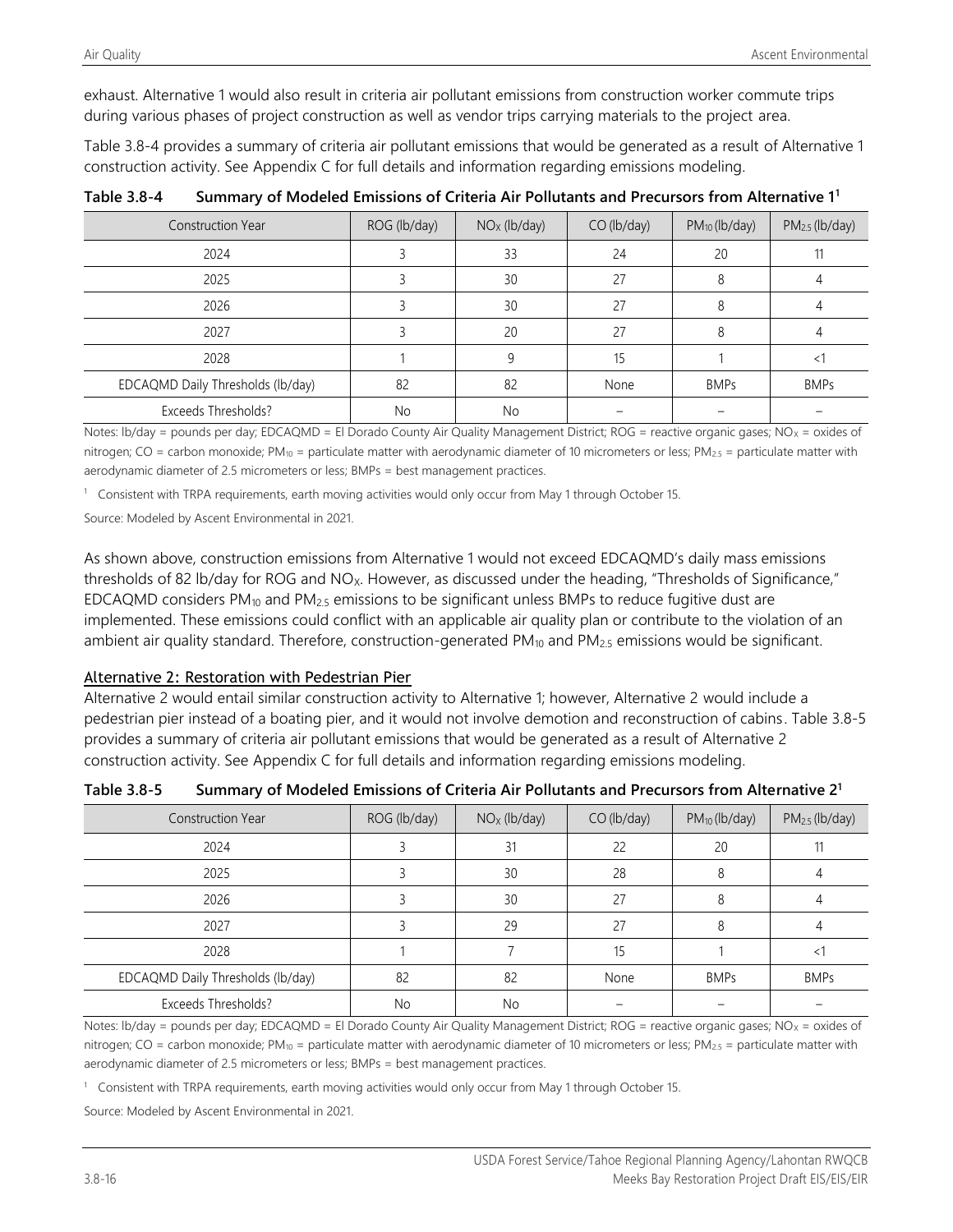Similar to Alternative 1, construction of Alternative 2 would not generate construction emissions in exceedance of EDCAQMD's daily mass emissions thresholds of significance of 82 lb/day for ROG and NO<sub>X</sub>. However, as discussed under the heading, "Thresholds of Significance," EDCAQMD considers PM<sub>10</sub> and PM<sub>2.5</sub> emissions to be significant unless BMPs to reduce fugitive dust are implemented. These emissions could conflict with an applicable air quality plan or contribute to the violation of an ambient air quality standard. Therefore, construction-generated PM<sub>10</sub> and PM<sub>2.5</sub> emissions would be significant.

#### Alternative 3: Restoration with No Pier

Alternative 3 would entail similar construction activity to Alternative 2; however, Alternative 3 would include the relocation and expansion of a parking area, and the expansion of the campgrounds. Alternative 3 would not include construction of a pier, but instead would involve the construction of a nonmotorized paddlecraft launch. Table 3.8-6 provides a summary of criteria air pollutant emissions that would be generated as a result of Alternative 3 construction activity. See Appendix C for full details and information regarding emissions modeling.

Similar to Alternative 1, construction of Alternative 3 would not generate construction emissions in exceedance of EDCAQMD's daily mass emissions thresholds of significance of 82 lb/day for ROG and NO<sub>X</sub>. However, as discussed under the heading, "Thresholds of Significance," EDCAQMD considers PM<sub>10</sub> and PM<sub>2.5</sub> emissions to be significant unless BMPs to reduce fugitive dust are implemented. These emissions could conflict with an applicable air quality plan or contribute to the violation of an ambient air quality standard. Therefore, construction-generated PM<sub>10</sub> and PM<sub>2.5</sub> emissions would be significant.

| <b>Construction Year</b>          | ROG (lb/day) | $NOx$ (lb/day) | $CO$ (lb/day) | $PM_{10}$ (lb/day) | $PM2.5$ (lb/day) |
|-----------------------------------|--------------|----------------|---------------|--------------------|------------------|
| 2024                              |              | 29             | 19            | 20                 |                  |
| 2025                              |              | 30             | 27            |                    |                  |
| 2026                              |              | 29             | 27            | 8                  |                  |
| 2027                              |              | 29             | 27            | 8                  |                  |
| 2028                              |              | ጸ              | 15            |                    | ≺                |
| EDCAQMD Daily Thresholds (lb/day) | 82           | 82             | None          | <b>BMPs</b>        | <b>BMPs</b>      |
| Exceeds Thresholds?               | No           | No             |               |                    |                  |

| Summary of Modeled Emissions of Criteria Air Pollutants and Precursors from Alternative 3 <sup>1</sup><br>Table 3.8-6 |  |
|-----------------------------------------------------------------------------------------------------------------------|--|
|-----------------------------------------------------------------------------------------------------------------------|--|

Notes: lb/day = pounds per day; EDCAQMD = El Dorado County Air Quality Management District; ROG = reactive organic gases; NO<sub>x</sub> = oxides of nitrogen; CO = carbon monoxide; PM<sub>10</sub> = particulate matter with aerodynamic diameter of 10 micrometers or less; PM<sub>2.5</sub> = particulate matter with aerodynamic diameter of 2.5 micrometers or less; BMPs = best management practices.

<sup>1</sup> Consistent with TRPA requirements, earth moving activities would only occur from May 1 through October 15.

Source: Modeled by Ascent Environmental in 2021.

#### Alternative 4: Preferred Alternative

Alternative 4 would entail similar construction activity as Alternative 1; however, Alternative 4 would include construction of a nonmotorized launch platform instead of a boating pier. Alternative 4 would also include expansion of a parking area in its current location. Table 3.8-7 provides a summary of criteria air pollutant emissions that would be generated as a result of Alternative 4 construction activity. See Appendix C for full details and information regarding emissions modeling.

Similar to Alternative 1, construction of Alternative 4 would not generate construction emissions in exceedance of EDCAQMD's daily mass emissions thresholds of significance of 82 lb/day for ROG and NO<sub>X</sub>. However, as discussed under the heading, "Thresholds of Significance," EDCAQMD considers  $PM_{10}$  and  $PM_{2.5}$  emissions to be significant unless BMPs to reduce fugitive dust are implemented. These emissions could conflict with an applicable air quality plan or contribute to the violation of an ambient air quality standard. Therefore, construction-generated  $PM_{10}$  and PM<sub>2.5</sub> emissions would be significant.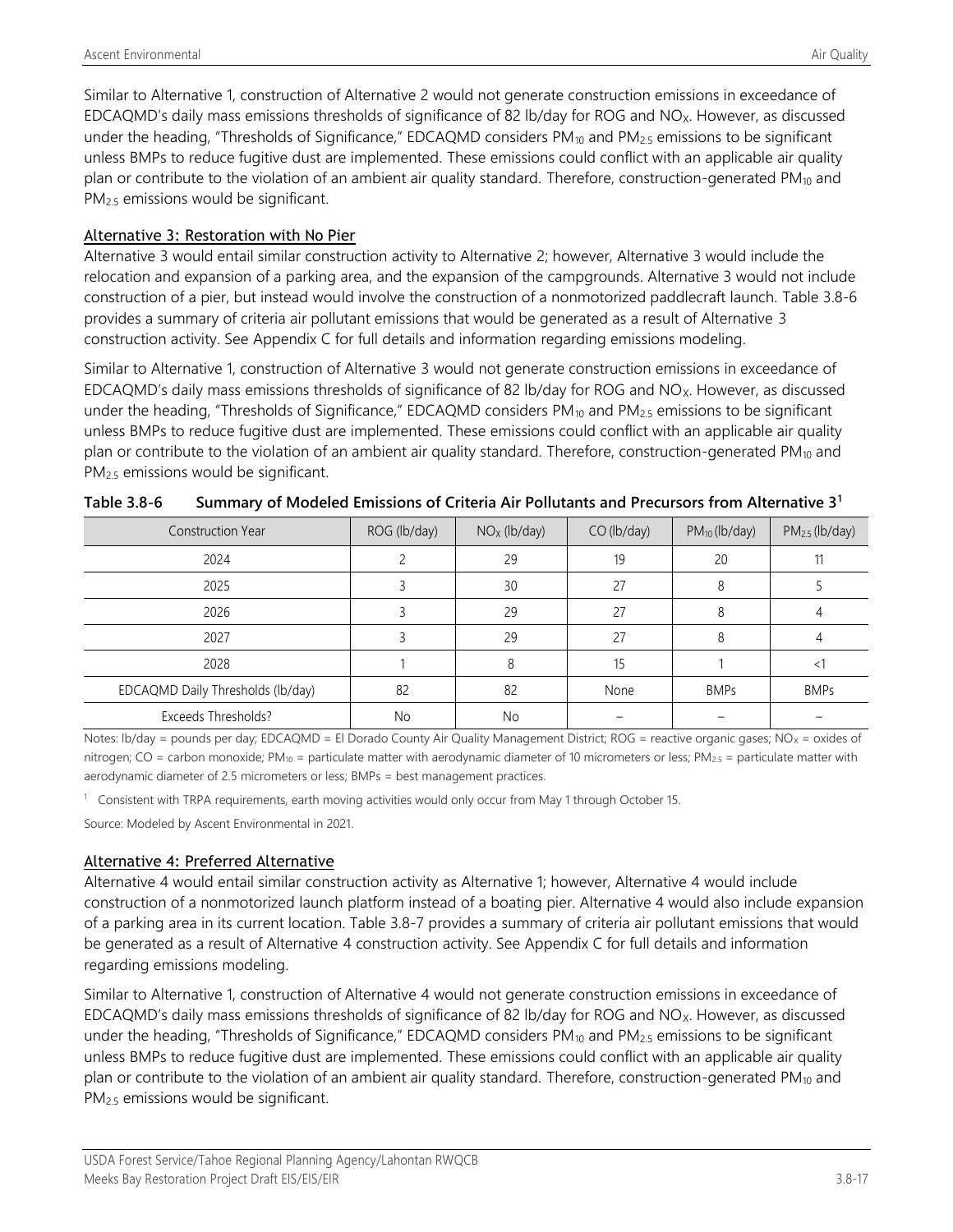| <b>Construction Year</b>          | ROG (lb/day) | $NOx$ (lb/day) | $CO$ (lb/day) | $PM_{10}$ (lb/day) | $PM2.5$ (lb/day) |
|-----------------------------------|--------------|----------------|---------------|--------------------|------------------|
| 2024                              |              | 29             | 19            | 20                 |                  |
| 2025                              |              | 30             | 27            |                    |                  |
| 2026                              |              | 29             | 27            |                    |                  |
| 2027                              |              | 29             | 27            |                    |                  |
| 2028                              |              |                | 15            |                    |                  |
| EDCAQMD Daily Thresholds (lb/day) | 82           | 82             | None          | <b>BMPs</b>        | <b>BMPs</b>      |
| Exceeds Thresholds?               | No           | No             |               |                    |                  |

#### **Table 3.8-7 Summary of Modeled Emissions of Criteria Air Pollutants and Precursors from Alternative 4<sup>1</sup>**

Notes: Ib/day = pounds per day; EDCAQMD = El Dorado County Air Quality Management District; ROG = reactive organic gases; NO<sub>x</sub> = oxides of nitrogen; CO = carbon monoxide; PM<sub>10</sub> = particulate matter with aerodynamic diameter of 10 micrometers or less; PM<sub>2.5</sub> = particulate matter with aerodynamic diameter of 2.5 micrometers or less; BMPs = best management practices.

<sup>1</sup> Consistent with TRPA requirements, earth moving activities would only occur from May 1 through October 15.

Source: Modeled by Ascent Environmental in 2021.

### Mitigation Measures

Mitigation Measure 3.8-1: Implement an El Dorado County Air Quality Management District-Approved Fugitive Dust Control Plan During Construction

*This mitigation measure will apply to Alternatives 1, 2, 3, and 4.*

As required by EDCAQMD Rule 223-1, USDA Forest Service shall implement all feasible and practicable fugitive dust control measures during construction. Emission reduction measures will include the EDCAQMD Rule 223‐1 Best Management Practices as well as any additional measures deemed appropriate. These include, but are not limited to, the following:

- All disturbed areas, including storage piles, which are not being actively utilized for construction purposes, shall be effectively stabilized of dust emissions using water, non-toxic chemical or organic stabilizer/suppressant, or vegetative ground cover.
- All onsite unpaved construction roads and offsite unpaved construction access roads shall be effectively stabilized of dust emissions using water or non-toxic chemical or organic stabilizer/suppressant.
- All land clearing, grubbing, scraping, excavation, land leveling, grading, cut and fill, and demolition activities shall be effectively controlled of fugitive dust emissions utilizing application of water or by presoaking.
- During demolition of buildings all exterior surfaces of the building shall be wetted.
- Keep bulk materials sufficiently wet when handling and storing.
- When materials are transported offsite, all material shall be covered, effectively wetted to limit visible dust emissions, or at least 6 inches of freeboard space from the top of the container shall be maintained.
- All construction operations shall limit or expeditiously remove the accumulation of mud or dirt from SR 89 and roadways within the project area at least once every 24 hours when operations are occurring. (Rotary brushes may be used to remove mud or dirt when it is preceded or accompanied by sufficient wetting to limit the visible dust emissions. Use of blower devices is expressly forbidden.)
- $\blacktriangleright$  Following the addition of materials to, or the removal of materials from, the surfaces of outdoor storage piles, piles shall be effectively stabilized of fugitive dust emissions utilizing sufficient water or chemical stabilizer/suppressant.
- Onsite vehicle speeds on unpaved roads shall be limited to 15 mph.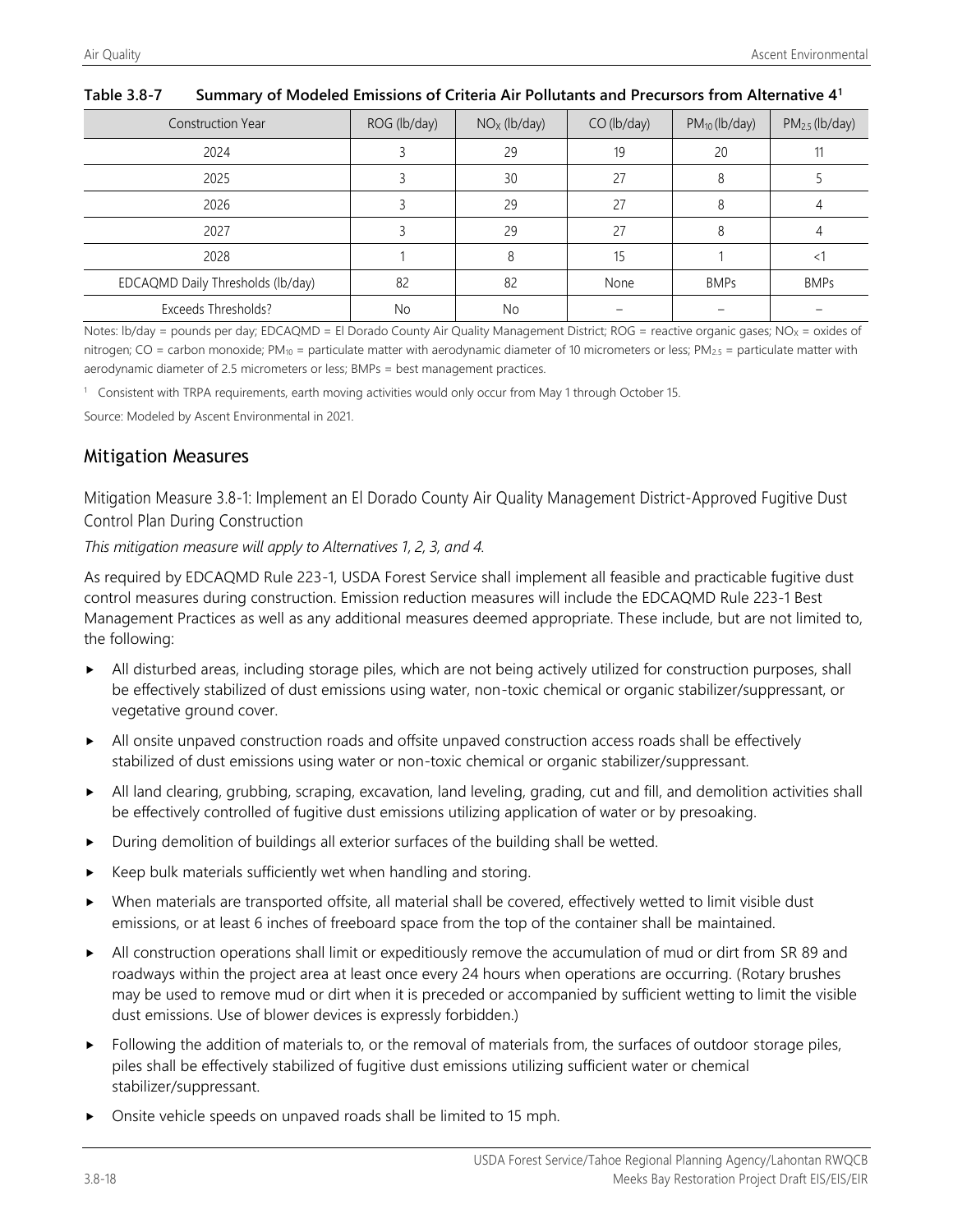- Sandbags or other erosion control measures shall be installed to prevent silt runoff to public roadways from adjacent project areas with a slope greater than 1 percent.
- Wheel washers shall be installed for all exiting trucks and equipment, or wheels shall be washed to remove accumulated dirt before leaving the site.
- Shaker racks (also referred to as rumble strips) shall be installed on the perimeter of the construction site to remove material from vehicle tire prior to entering a paved roadway.
- Excavation and grading activities shall be suspended when winds exceed 20 mph, or when visible emissions exceed 20 percent opacity at point-of-origin or if visible emissions extend more than 50 feet from point-oforigin, whichever is less.
- The overall area subject to excavation and grading at any one time shall be limited to the fullest extent possible.
- Onsite equipment shall be maintained and properly tuned in accordance with manufacturers' specifications.
- When not in use, onsite equipment shall not be left idling for more than 5 minutes.
- Use existing power sources (e.g., power poles) or clean fuel (e.g., gasoline, biodiesel, natural gas) generators rather than temporary diesel power generators and use electrified equipment when feasible.
- Idling of construction-related equipment and construction-related vehicles is not permitted within 1,000 feet of any sensitive receptor (i.e., house, hospital, or school).
- Staging and queuing areas shall not be located within 1,000 feet of sensitive receptors.
- Plant vegetative ground cover in disturbed areas as soon as feasible. Water appropriately until vegetation is established.

Additional measures may be identified by USDA Forest Service, TRPA, EDCAQMD, Lahontan RWQCB, or a contractor as appropriate. All measures shall be incorporated into a Fugitive Dust Control Plan.

#### Significance after Mitigation

Implementation of Mitigation Measure 3.8-1 would reduce emissions of fugitive dust  $PM_{10}$  and  $PM_{2.5}$  through the application of recognized fugitive dust control measures through the prepared of a Fugitive Dust Control Plan. EDCAQMD's guidance states that projects that implement a Fugitive Dust Control Plan would have less-thansignificant PM impacts. Thus, application of Mitigation Measure 3.8-1 would be sufficient to reduce this impact to a less-than-significant level.

### Impact 3.8-2: Long-Term Impacts From Operational-Related Emissions of Regional Criteria Air Pollutants and Precursors

Removal of the marina and implementation of other project area changes (e.g., change in number of campsites and parking spaces) associated with Alternatives 1 through 4 would result in a decrease in average daily trips and average daily vehicle miles traveled. Based on EDCAQMD guidance, the alternatives would generate vehicle activity well below the amount of VMT that would be generated by any development project listed in EDCAQMD's screening table (EDCAQMD 2002). Implementation of Alternatives 1 through 4 would include the removal of the existing Meeks Bay Marina, which would also result in less emissions from boat activity than under existing conditions. Emissions of criteria air pollutants generated by operation of Alternatives 1, 2, 3, and 4 would result in a less-than-significant impact. Under the No Action Alternative, the project area would continue to operate as it does currently, and no new emissions would be generated above baseline conditions. This would result in no impact.

#### No Action Alternative

The No Action Alternative would involve no physical improvements or changes to the project area or any substantial changes in management approaches. Existing operation and maintenance of the existing facilities on the project area would continue. As such, the operational-related emissions that would occur in the project area as a result of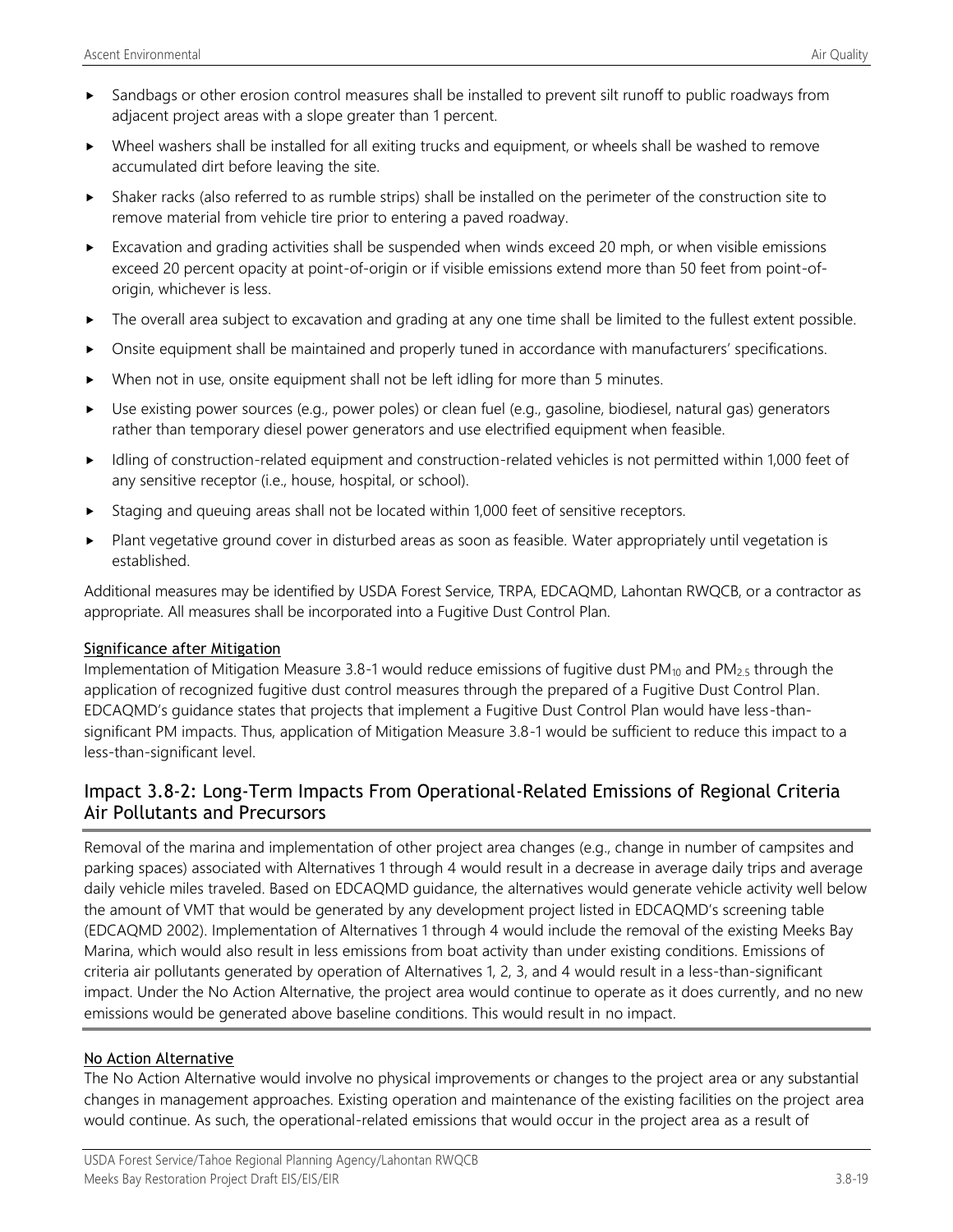implementation of the No Action Alternative would be the same as those currently occurring. There would be no additional long-term operational-generated emissions of ROG,  $NO<sub>x</sub>$ , and  $PM<sub>10</sub>$  associated with the No Action Alternative, above those which occur today. This impact would be less than significant.

### Alternative 1: Restoration with Boat Pier

Operation of Alternative 1 would not generate additional vehicle trips to the project area (see Impact 3.12-2 in Section 3.12, "Transportation and Circulation"), and would therefore not increase vehicle emissions. The existing motel-style cabins would be removed and reconstructed farther inland; however, the visitor capacity and, thus, electrical demand would not increase. The supportive infrastructure of Meeks Bay Marina including the marina office would be removed, eliminating any electrical demand generated by its operation. This would result in an overall decrease in the project area's total electrical demand as compared to existing conditions.

While Alternative 1 would, similar to Alternatives 2, 3, and 4, result in the removal of the existing Meeks Bay Marina, Alternative 1 would also include the construction and operation of a centrally located pier to accommodate recreational boaters and an emergency services boat. As described under Impact 3.10-3 in Section 3.10, "Public Safety and Hazards," Alternative 1 would result in approximately 2,000 boat trips per year, which is 1,940 fewer trips than under baseline conditions with the operation of the marina. This level of boating activity would result in less emissions than under existing conditions.

For these reasons, operation of Alternative 1 would generate a less-than-significant level of criteria air pollutants.

### Alternative 2: Restoration with Pedestrian Pier

Like Alternative 1, Alternative 2 would not increase vehicle trips or electrical demand on site. However, unlike Alternative 1, Alternative 2 would not replace the existing Meeks Bay Marina with a pier that could support boat activity. Rather, Alternative 2 would include a pedestrian pier, which would not generate operational emissions of criteria air pollutants. Operation of Alternative 2 would decrease overall operational emissions from the project area by removing boating activity and vehicle trips associated with the marina that would generate exhaust emissions. As described in Table 3.1-3 in Section 3.1, "Recreation," approximately 1,970 boats are launched from the Meeks Bay Marina per year, which equates to approximately 3,940 boat trips through Meeks Bay per year, assuming two trips per launch (i.e., one trip leaving the marina and one returning). Thus, emissions from approximately 3,940 boat trips would be avoided in the project area under Alternative 2. For these reasons, operation of Alternative 2 would generate a less-than-significant level of criteria air pollutants.

#### Alternative 3: Restoration with No Pier

Alternative 3 would result in expansion and reconfiguration of the Meeks Bay Resort and Meeks Bay campgrounds for a total increase of 7-22 campsites in the project area. This increase in campsites may generate indirect emissions from electrical combustion from the nonrenewable portion of Liberty Utilities' energy portfolio; however, as described under Alternative 2, the removal of the marina would eliminate the emissions from approximately 3,940 boat trips per year, which would greatly outweigh any increase in emissions from increased energy usage. Additionally, by 2029 (the assumed first full year of operation), Liberty Utilities would be required to meet the standards of the Renewable Portfolio Standard for that year, which would be nearly 60 percent and would be on a trajectory to become even more renewable as the state progresses to meet its emissions reduction targets. Thus, emissions from the indirect combustion of natural gas and other nonrenewable energy sources would progressively go down into the future.

Alternative 3 would increase the capacity for day visitors (i.e., add up to 14 parking spaces) and increase campsites by 7-22 campsites. Like Alternative 2, Alternative 3 would not replace the existing Meeks Bay Marina with a pier that could support boat activity. As discussed in Impact 3.12-2 in Section 3.12, "Transportation and Circulation," the reduction in average daily VMT associated with removal of the marina and boat ramp would be greater than the increase in VMT associated with the capacity for day visitors and maximum additional campsites such that there would be an overall net decrease in average daily VMT. Based on EDCAQMD guidance, with removal of the marina and boat launch and addition of campsites and day visitor capacity, Alternative 3 would generate vehicle activity well below the amount of VMT that would be generated by any development project listed in EDCAQMD's screening table (EDCAQMD 2002).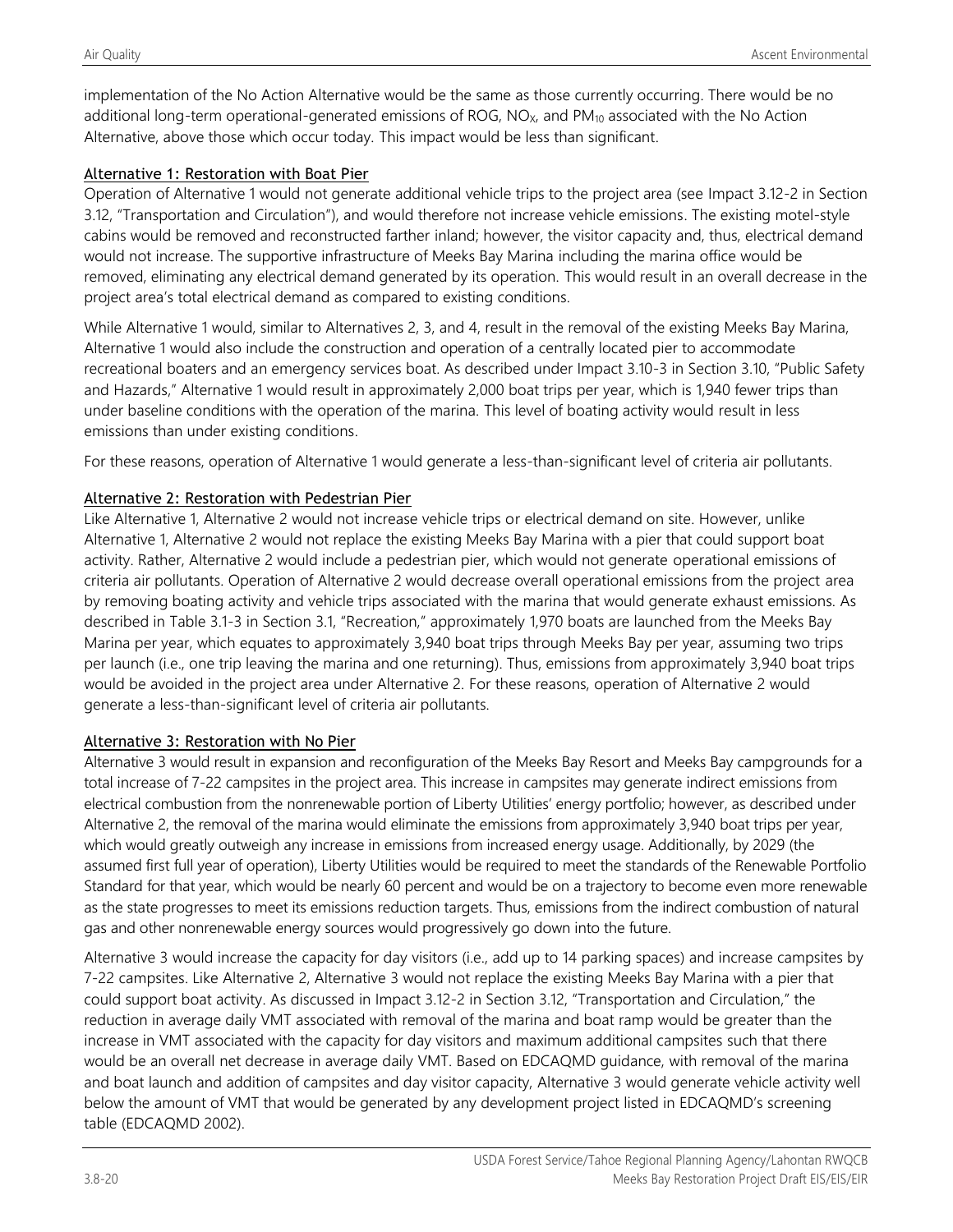This would result in an overall decrease in operational emissions from the operation of the project area by eliminating the operation of boats that would generate exhaust emissions. For these reasons, operation of Alternative 3 would generate a less-than-significant level of criteria air pollutants.

### Alternative 4: Preferred Alternative

Alternative 4 would involve similar facilities as Alternative 1, except that it would include a paddlecraft launch instead of a pier. Similar to Alternative 3, this alternative would expand capacity for day visitors (i.e., adding 14 parking spaces). Because Alternative 4 would not support any motorized boating, unlike the boating pier proposed for Alternative 1, this alternative would result in fewer additional VMT than Alternative 1. Thus, this alternative would result in VMT well below the amount of VMT that would be generated by any development project listed in EDCAQMD's screening table (EDCAQMD 2002).

Like Alternatives 2 and 3, Alternative 4 would not replace the existing Meeks Bay Marina with a pier that could support boat activity. This would result in an overall decrease in operational emissions from the project area by eliminating an estimated 3,940 boat trips per year that would generate exhaust emissions. For these reasons, operation of Alternative 4 would generate a less-than-significant level of criteria air pollutants.

### Mitigation Measures

No mitigation measures are required.

## Impact 3.8-3: Expose Sensitive Receptors to Emissions of Toxic Air Contaminants

Construction-related emissions of TACs associated with the implementation of the alternatives would not result an incremental increase in cancer risk greater than 10 in one million or a hazard index greater than 1.0 at existing or future sensitive receptors. Therefore, this impact would be less than significant for Alternatives 1, 2, 3, and 4. Under the No Action Alternative, no construction would occur and therefore no diesel PM would be generated. Under the No Action Alternative, there would be no impact.

### No Action Alternative

The No Action Alternative would involve no physical improvements or changes to the project area or any substantial changes in management approaches. Existing operation and maintenance of the existing facilities in the project area would continue. There would be no increase in TAC emissions associated with Alternative 1 as compared to baseline conditions. There would be no impact.

### Alternative 1: Restoration with Boat Pier

Existing sensitive receptors are located within 1,000 feet south of the project area. Operation of Alternative 1 would not introduce any new stationary sources of TACs; therefore, construction-generated TACs comprise the bulk of this analysis.

Particulate exhaust emissions from diesel-fueled engines (i.e., diesel PM) were identified as a TAC by CARB in 1998. The potential cancer risk from the inhalation of diesel PM outweighs the potential for all other health impacts (i.e., non-cancer chronic risk, short-term acute risk) and health impacts from other TACs (CARB 2003:K-1). With regard to exposure of diesel PM, the dose to which receptors are exposed is the primary factor used to determine health risk. Dose is a function of the concentration of a substance or substances in the environment and the duration of exposure to the substance. Dose is positively correlated with time, meaning that a longer exposure period would result in a higher level of health risk for any exposed receptor. Thus, the risks estimated for an exposed individual are higher if a fixed exposure occurs over a longer period. According to the Office of Environmental Health Hazard Assessment, when a Health Risk Assessment is prepared to project the results of exposure of sensitive receptors to selected compounds, exposure of sensitive receptors to TAC emissions should be based on a 70- or 30-year exposure period; however, such assessments should be limited to the duration of activities associated with the proposed project if emissions occur for shorter periods (OEHHA 2015:5-23, 5-24).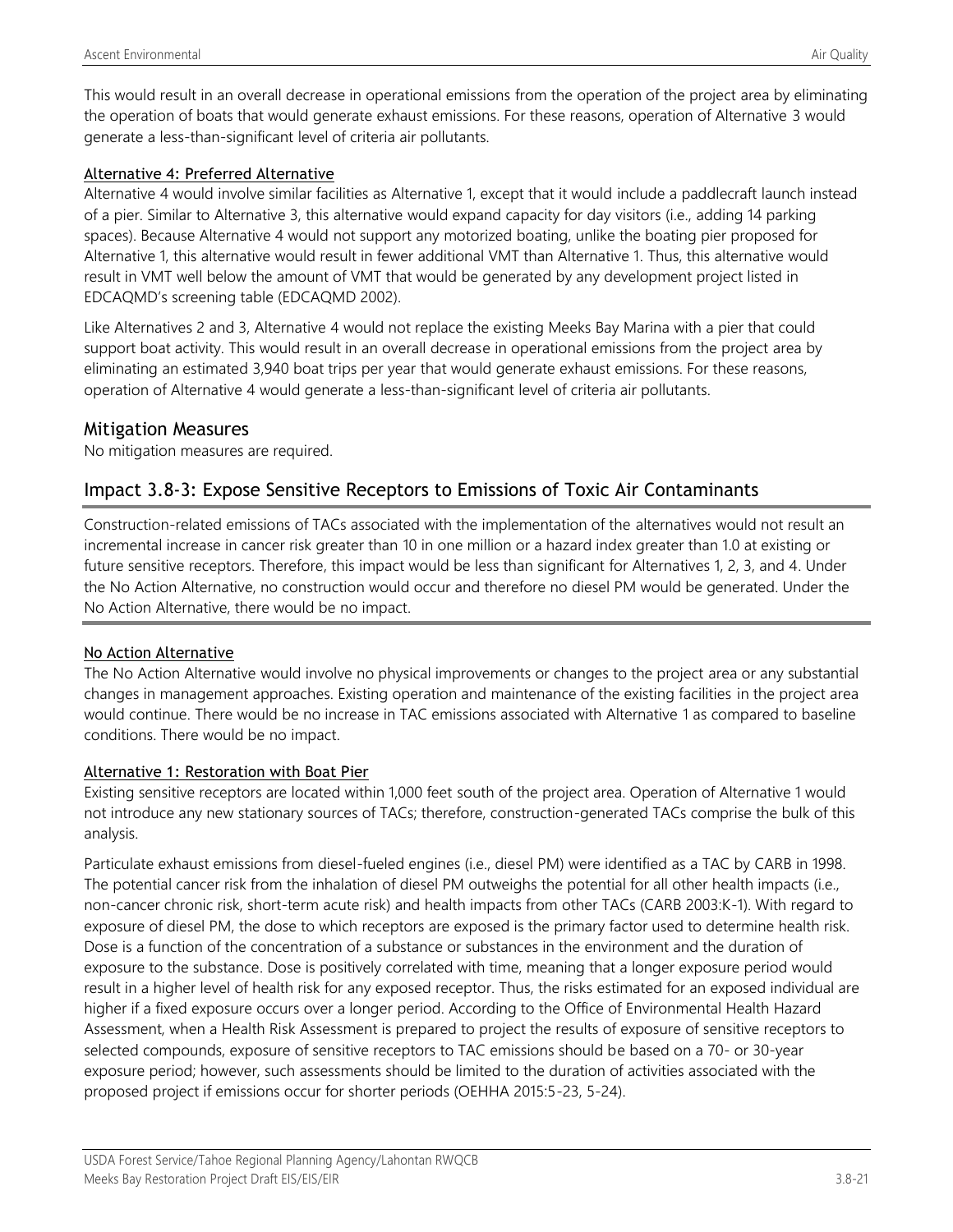Construction-related activities that would result in temporary, intermittent emissions of diesel PM would be from the exhaust of off-road equipment used during site preparation and construction and on-road heavy-duty trucks. Onroad diesel-powered haul trucks traveling to and from the construction area to deliver materials and equipment are less of a concern because they do not operate at any one location for extended periods of time such that they would expose a single receptor to excessive diesel PM emissions.

Based on the construction-related emissions modeling conducted (see Appendix C), maximum daily emissions of exhaust PM<sub>10</sub> would be less than 2 lb/day during construction. A portion of these emissions would be due to haul trucks traveling to and from the site and would not occur in the project area. In addition, all construction activities would occur during daytime hours, which is when many residents who are employed or are students typically would not be at home, thus limiting exposure from construction-related emissions to these receptors.

Construction-related TAC emissions would not expose sensitive receptors to an incremental increase in cancer risk greater than 10 in 1 million or a hazard index greater than 1.0. The low exposure level reflects the (i) relatively low mass of diesel PM emissions that would be generated by construction activity in the project area; (ii) the relatively short duration of diesel PM-emitting construction activity at the project area; and (iii) the highly dispersive properties of diesel PM. This impact would be less than significant.

### Alternative 2: Restoration with Pedestrian Pier

Alternative 2 would include similar restoration and construction efforts as Alternative 1, which would produce similar levels of diesel PM during the construction period. For the reasons discussed above under Alternative 1, Alternative 2 would not expose any sensitive receptors to harmful levels of diesel PM. This impact would be less than significant.

### Alternative 3: Restoration with No Pier

Alternative 3 would include similar restoration and construction efforts as Alternative 1, which would produce similar levels of diesel PM during the construction period. For the reasons discussed above under Alternative 1, Alternative 3 would not expose any sensitive receptors to harmful levels of diesel PM. This impact would be less than significant.

### Alternative 4: Preferred Alternative

Alternative 4 would include similar restoration and construction efforts as Alternative 1, which would produce similar levels of diesel PM during the construction period. For the reasons discussed above under Alternative 1, Alternative 4 would not expose any sensitive receptors to harmful levels of diesel PM. This impact would be less than significant.

## Mitigation Measures

No mitigation measures are required.

# 3.8.4 Cumulative Impacts

The LTAB is currently in nonattainment for the 1-hour and 8-hour CAAQS for ozone and PM<sub>10</sub>; unclassified for the CAAQS for hydrogen sulfide and visibility-reducing PM; and listed as unclassified for the NAAQS for ozone, CO,  $NO<sub>2</sub>$ , PM<sub>10</sub>, fine PM (PM<sub>2.5</sub>), and lead. Construction-generated and operational-generated emissions of criteria air pollutants from related projects could violate or contribute substantially to an existing or projected air quality violation, and/or expose sensitive receptors to substantial pollutant concentrations. However, many of the cumulative projects generating emissions (see Table 3-2) are forest fuel management projects intended to reduce the risk of catastrophic wildfire and associated emissions, which would have long-term beneficial effects on air quality. Additionally, because the LTAB is currently designated as nonattainment for the CAAQS for ozone, construction- and operation-generated emissions of ROG and NO<sub>x</sub> could contribute on a cumulative basis to pollutant concentrations that exceed the ambient air quality standards because of growth in the area. That is, the results of past, present, and reasonably foreseeable projects, including the Meeks Bay Restoration Project, could combine to result in a significant cumulative air quality impact. However, construction-related emissions of ROG and  $NO<sub>x</sub>$  from project implementation were determined to be less than significant because project emissions would not exceed the applicable mass emissions thresholds set by EDCAQMD of 82 lb/day. Also, as discussed under Impact 3.8-2, the alternatives would generate a less-than-significant level of operational criteria air pollutants.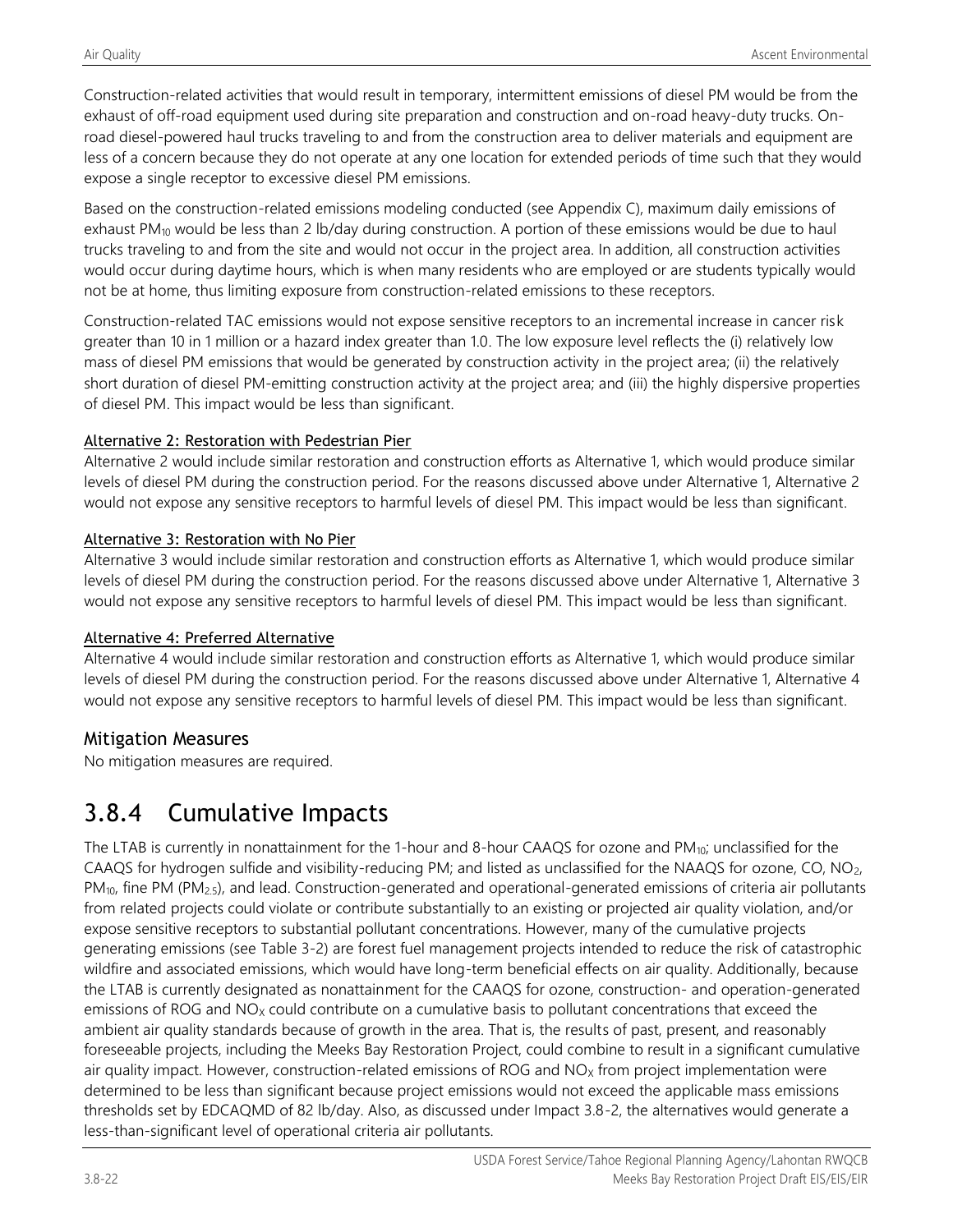Generally, thresholds of significance are tied to long-term air quality planning in consideration of the construction and operation of multiple past, present, and future projects to accommodate growth within an air basin. Because the alternatives would not produce emissions substantial enough to exceed these thresholds of significance, construction- and operation-related emissions of ROG and NO<sub>x</sub>, and other criteria air pollutants, would not make a considerable contribution to a significant cumulative impact with respect to ozone, PM<sub>10</sub>, and PM<sub>2.5</sub>.